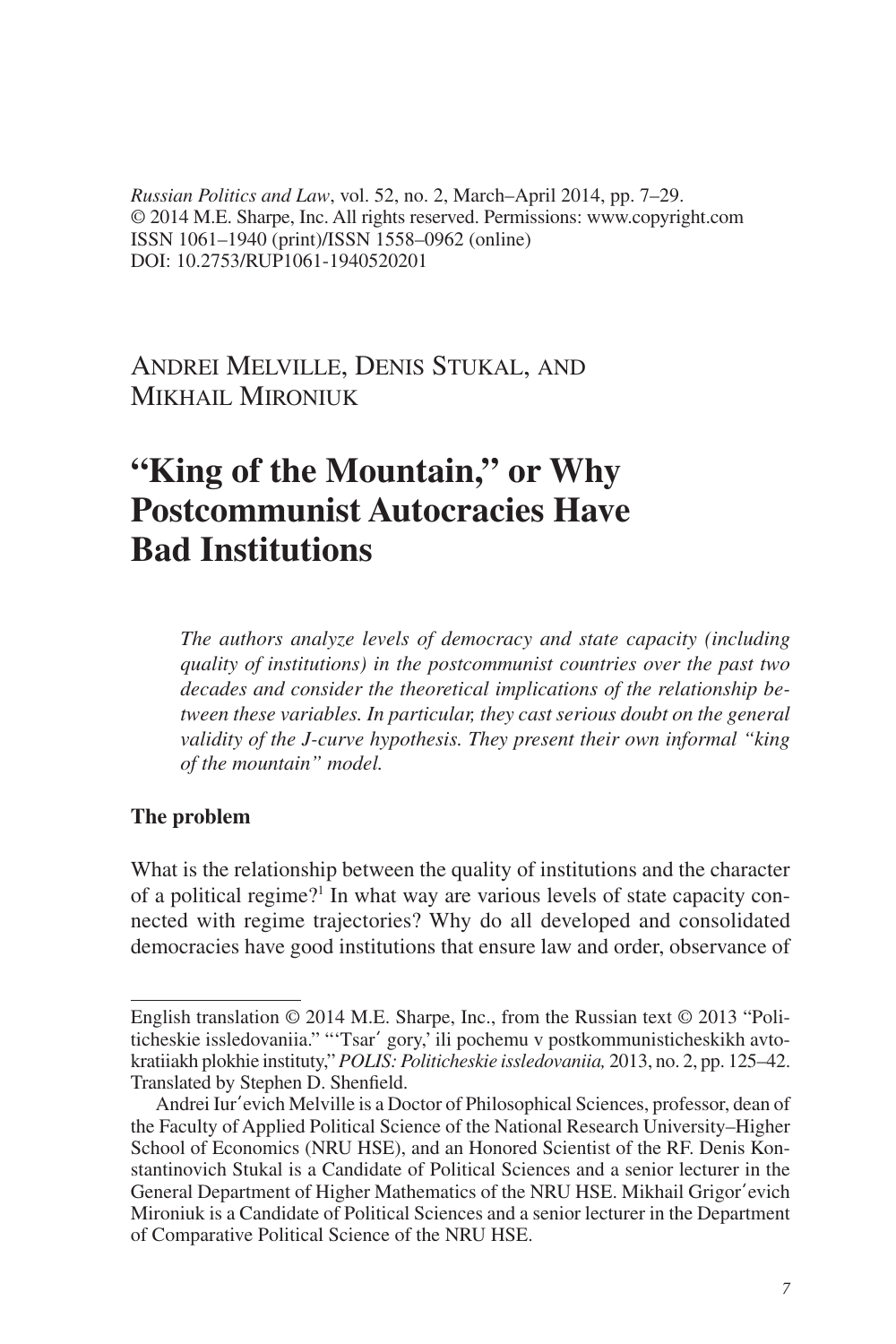property rights, effective governance, limitations on corruption, political and economic competition, freedom of the mass media, and so on? Conversely, why do some autocracies have generally good institutions while others have very bad ones?

Today these questions are the focus of intensive theoretical and empirical research. A number of authoritative researchers are coming to the view that a nonlinear J-shaped relationship exists between state capacity and the quality of institutions, on the one hand, and the level of democracy, on the other. From this the particular conclusion is drawn that consolidated autocracies possess greater state capacity and better institutions than transitional and hybrid regimes. Singapore, Oman, and Qatar often figure among the few examples cited. But does this apply to other samples—to the postcommunist countries, for instance? Have autocracies with good institutions and high state capacity arisen over the quarter of a century of transformation in these countries? And if not, why not?

## **The literature**

A very impressive literature devoted to problems of the interrelationship among state capacity, quality of institutions, and political regimes has appeared over the past two decades or so (see, e.g., Baeck and Hadenius, 2008; Bratton, 2004; Carbone and Memoli, 2011/12; Fortin, 2011; Fukuyama, 2007; Grzymala-Busse and Jones Luong, 2002; Hansen, 2008; Linz and Stepan, 1996; Moller and Skaaning, 2011; Rose and Shin, 2001; Tilly, 2007). This literature is highly diverse, but it shares the virtually a priori assumption that the state or "stateness" is a necessary prerequisite of democracy. This thesis goes all the way back to Dankwart Rustow (Rustow, 1970, pp. 337–63). The corresponding literature often cites the statement of Juan J. Linz and Alfred C. Stepan that "democracy is the form of government in the modern state. Thus, without the state modern democracy is impossible" (Linz and Stepan, 1996, p. 17). This argument is developed in many works by contemporary authors.

It is indeed beyond doubt that modern democracy is impossible without a viable state and can only exist in a space of stateness. The problem, however, is that the modern world has various kinds of states with very different characteristics of stateness. Differentiation by level of state capacity is used as one of the means for measuring and comparing them—in terms of regime differences as well as in other aspects. A theoretical argument concerning various relationships between levels of stateness and types of political regime has been substantiated, in particular, by Charles Tilly (2007, p. 19) (see Table 1).<sup>2</sup>

The theoretical argument advanced by Tilly in fact already contains the aforementioned thesis of the J-curve, which also appears in a whole series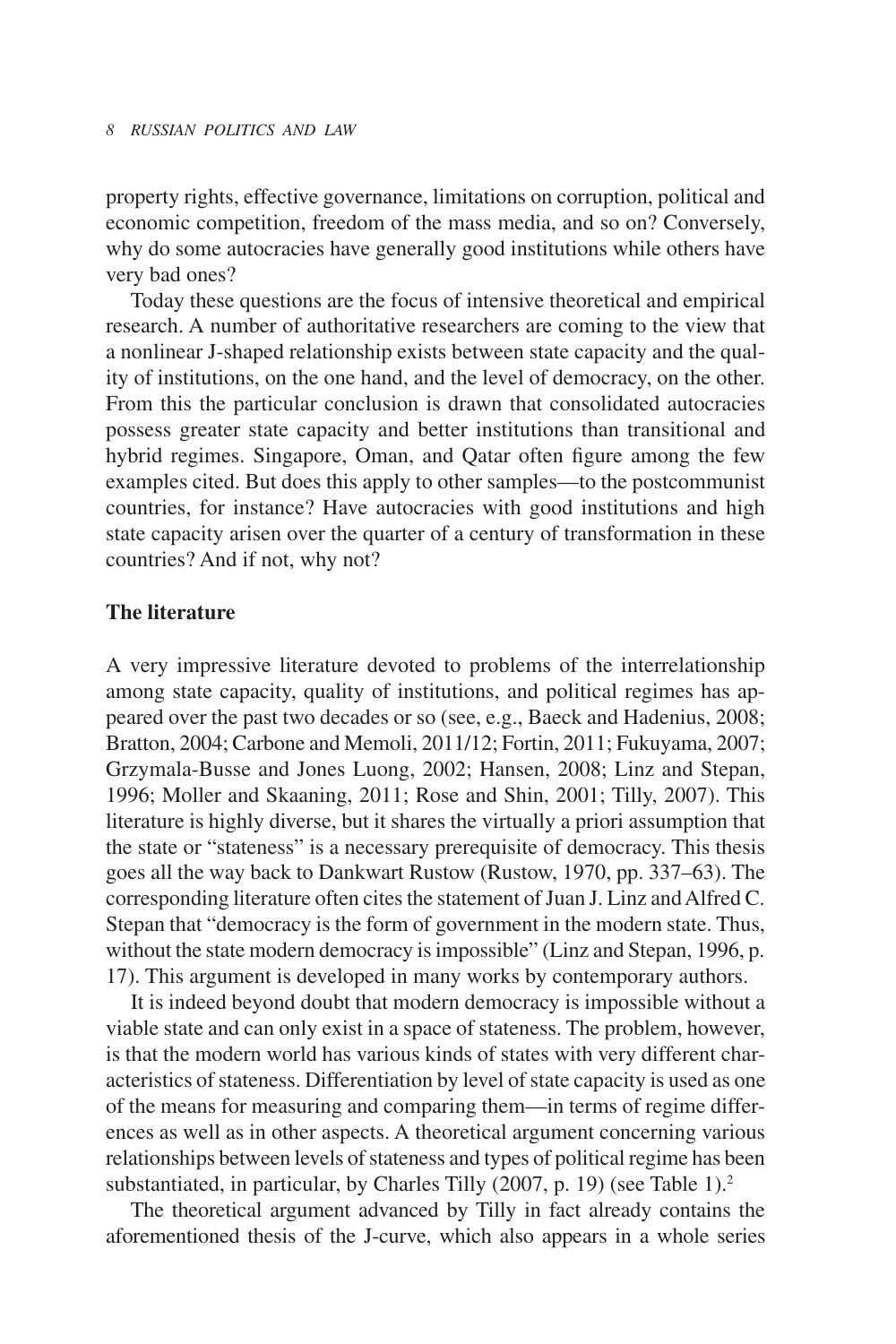#### Table 1

## **Combinations of Levels of Stateness and Types of Political Regime**  (according to Tilly)

|                                | Political regime               |
|--------------------------------|--------------------------------|
| High potential state capacity- | High potential state capacity- |
| undemocratic regime            | democratic regime              |
| Low potential state capacity-  | Low potential state capacity-  |
| undemocratic regime            | democratic regime              |
|                                |                                |

of well-known empirical works (Baeck and Hadenius, 2008; Charron and Lapuente, 2010; Fortin, 2011; Moller and Skaaning, 2011). On the basis of the results of the studies by these and other authors, conducted on large samples, it is asserted that the highest levels of state capacity (and of quality of institutions) are achieved in developed and consolidated democracies. But these levels are also relatively high in consolidated autocracies—at least, much higher than in transitional and hybrid regimes.<sup>3</sup>

It is logical to conjecture that if the J-curve really does reflect some sort of general regularity, then among postcommunist countries there should also be autocracies with high state capacity and good institutions (roughly as Tilly assumed). It is possible to extend this line of reasoning and suppose that a certain logic also exists in the sequence of reforms and transformations in transitional countries: a "strong" state and a "power vertical" must be consolidated before undertaking democratization, which otherwise is fraught with the danger of uncontrollability, chaos, and even state collapse.<sup>4</sup> If this is so, then one of the chief problems of the democratic transition is how to get through the problematic stage at which political and economic reforms may lead to deterioration in the socioeconomic situation, the weakening of governance, and discontent on the part of the social strata that "loses out."

This logic is present in the literature. For example, Przeworski refers to the "bottom" of the J-curve as the "valley of transition" (Przeworski, 2001), while Schmitter calls it the "valley of tears" (Schmitter, Wagemann, and Obydenkova, 2005). In other words, if a society undergoing transformation is held back in this "valley," masses of "early losers" (workers in state industries, former bureaucrats, pensioners, unemployed, etc.) will emerge out of whom a dangerous antireform coalition may be fashioned.

But the problem has another facet: what can compel the "early winners" (who have exploited the blessings of privatization in their own interests) to proceed further on the road to reform, establish institutions of economic competition,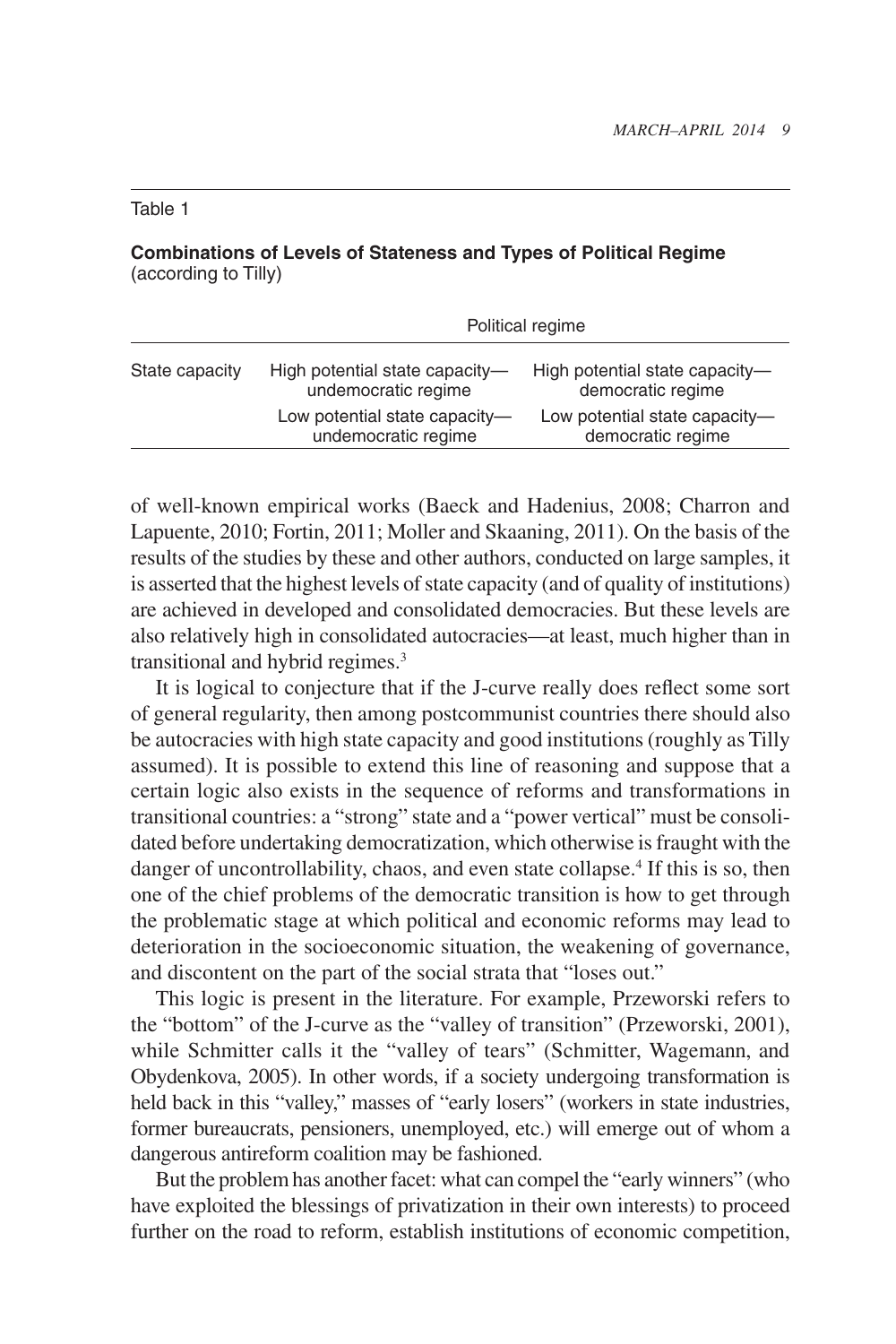and thereby put at risk their rental income? Joel S. Hellman (1998), in his critical examination of the logic of the J-curve, agrees that at the initial stages of transition reforms harm the economy and political stability, but argues that if reforms are continued, recovery will inevitably follow. It is another matter that the "early winners" do not want this to happen and have no motives to make it happen, as they have obtained access to rent. This is a strong argument against the idea—popular in certain circles of politicians and experts—that authoritarian modernization can facilitate economic reform. On the contrary, Hellman's study demonstrates (at least insofar as postcommunist countries are concerned) that political stability does not facilitate reform and that successful reforms have been achieved precisely in countries with high levels of political participation and competition (i.e., under conditions of real democratization).

In this article, we seek to contribute to the study of the problematic outlined above by testing empirically whether any postcommunist autocracies with high state capacity and good institutions exist, and—having determined that such regimes do not exist—by explaining why this is so. We also formulate an informal model that has great potential for subsequent formalization.

# **Our hypothesis**

The hypothesis that we have formulated based on a critical analysis of the existing literature and of factual data comes down to the following: postcommunist autocracies, unlike other varieties of authoritarianism, do not exhibit high levels of state capacity or good institutions. This hypothesis must be confirmed or refuted, and also further explained.

## **Data and methodology**

Our study uses quantitative methods of analysis (multivariate statistical analysis) and qualitative methods of analysis (case-by-case, binary, cross-national, and other comparisons).

The database of the study includes empirical indicators of various aspects of state capacity and indicators of political regime.

The main tasks that were accomplished within the framework of the study and required the use of instruments of statistical analysis included reducing the number of omissions in the data, constructing indexes, classifying trajectories of regime transformation and state capacity, and also determining the form of the relationship between state capacity and the level of democracy (the level of democracy is regarded as a basic integral characteristic of a political regime).

The many omissions in the data were the reason that in our previous study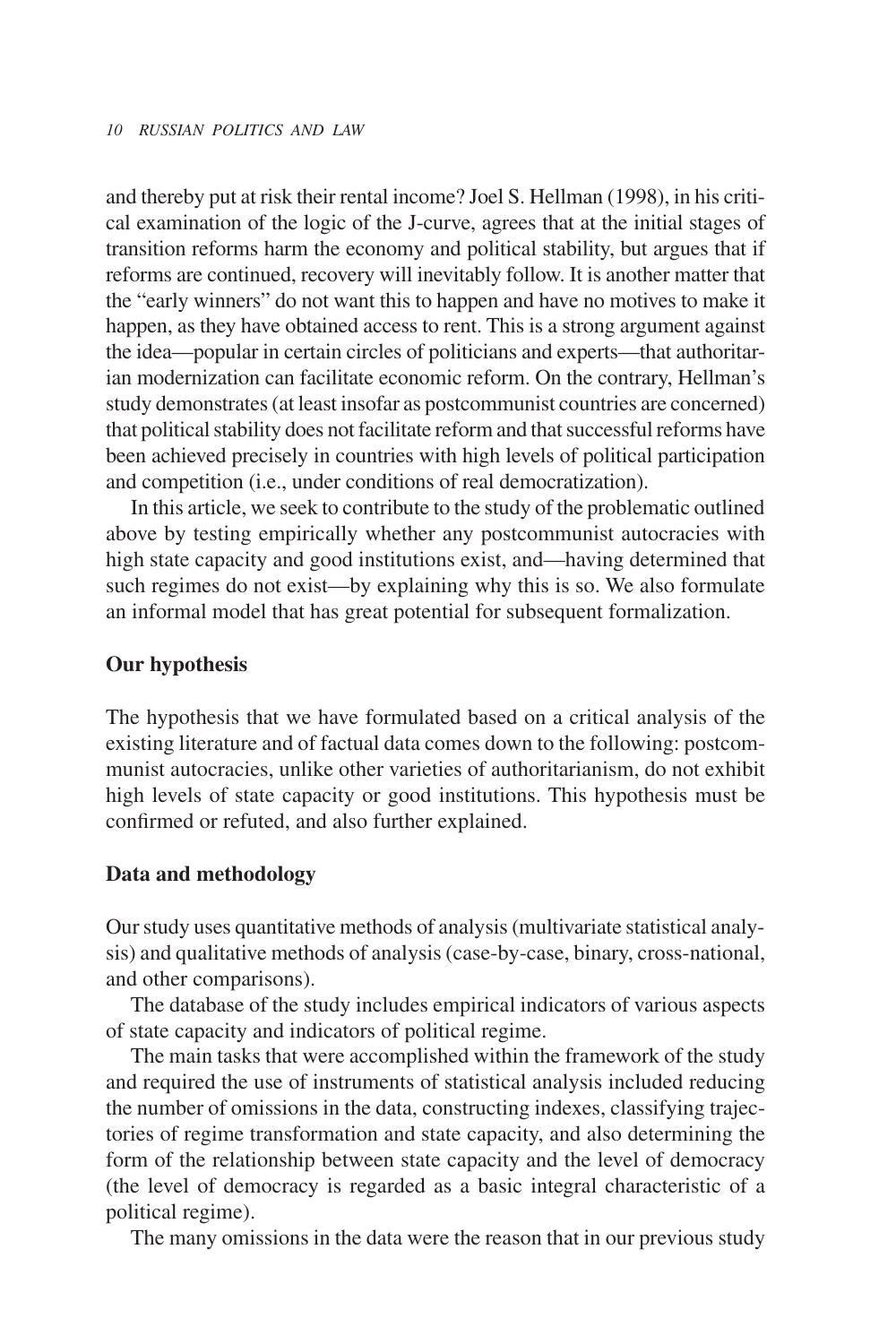(Melville, Stukal, and Mironiuk 2012a) we examined the trend in indicators averaged by decade. When we switched to a shorter time interval, we had to give up the expert appraisals that played an important role in measuring the level of state capacity in our preceding project: our experts were unable to assess multiple characteristics of state capacity for postcommunist countries at intervals shorter than ten years due to the inadequacy of the information available to them. However, this exacerbated the problem of omissions in the data accessible from existing open sources (the World Bank, the International Monetary Fund, the United Nations, and other international organizations).

To eliminate the omissions we used a two-step regression procedure for data restoration. Let  $X_0$  be an indicator containing omissions that need to be filled; let  $X_1, \ldots, X_k$  be indicators connected with  $X_0$  and containing nonomitted values for at least some observations with omissions in  $X_0$ . The indicator with omissions  $(X_0)$  is regressed against  $X_1, ..., X_k$ , and forecast (model-based) values for the dependent variable  $X_0^{\text{mod}}$  are retained in the database. Then a new variable  $X_0$  is created that is equal to  $X_0$  in the absence of an omission in the data and equal to  $x_0^{\text{mod}}$  otherwise.

The remaining omissions in  $X_0$  are filled at the second step. For this purpose,  $X_0$  is regressed against the time variable (year) separately for each group of objects (states). This regression model enables us to discern the trend in the indicator over time and fill the remaining omission by means of interpolation or extrapolation using a model-based value of the variable  $X_0$ .

The database, filled in by the method described, was then used to construct indexes of democracy and state capacity, classify trajectories of regime transformation, and investigate the relationship between political regime and state capacity.

Another serious methodological task for us was the operationalization of state capacity. The contemporary literature proposes various approaches to this task (for a more detailed account, see Melville, Stukal, and Mironiuk, 2012b). The approach we chose requires the creation of a new state capacity index that takes into account the problem of omissions in the data and the presence in statistical databases of necessary indicators for the postcommunist countries of interest to us.

Indexes of state capacity and democracy were constructed on the basis of weighted averages of components. State capacity was conceptualized as a multifaceted phenomenon whose aspects include state capacity to maintain law and order, state capacity to ensure control, and state capacity to use resources. The new state capacity index that we used consists of three indicators, reflecting: (1) availability of resources; (2) quality of financial institutions; and (3) quality of the institutions that maintain law and order. It was measured by averaging the following indicators: (1) per capita gross domestic product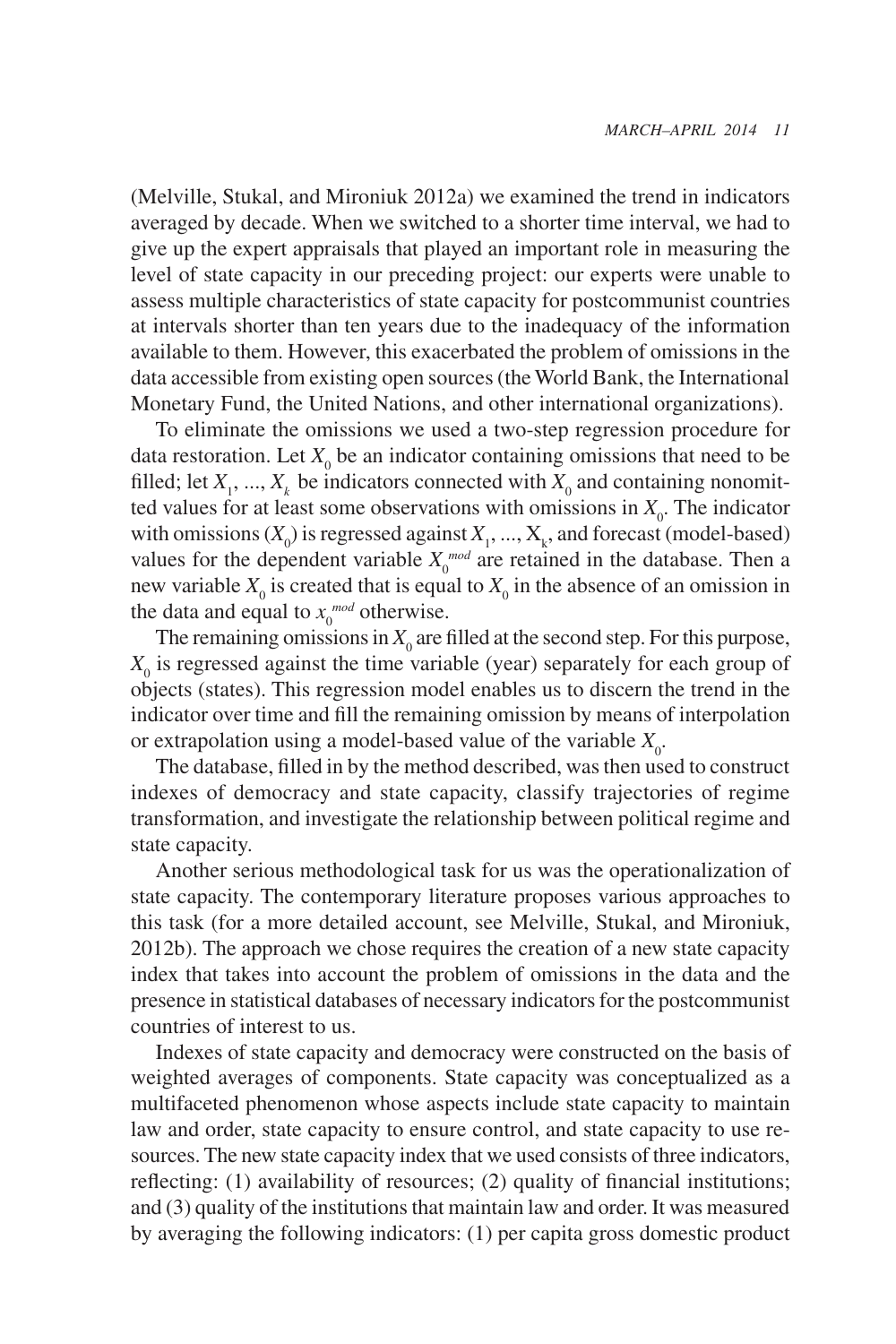(GDP) in terms of purchasing power parity (data from the World Bank); (2) "contract-intensive money" (data from the International Monetary Fund [IMFund]); and (3) the Cingranelli–Richards index of the right to physical inviolability (the arithmetic mean of indicators for torture, disappearances, extrajudicial reprisals, and political prisoners).<sup>5</sup> Before being used to construct the index, all indicators were rescaled to the range from 0 to 10, where 10 is the maximum value of the indicator.

To measure democracy, we averaged the index Polity IV and the organization index produced by Freedom House (both indicators were first rescaled to the range from 0 to 10, where 10 corresponds to the highest level of consolidation of democracy). Trajectories of regime transformation were classified by means of cluster analysis, as in our earlier studies (Melville and Stukal, 2011; Melville, Stukal, and Mironiuk, 2012a, 2012b).

Finally, parametric and nonparametric methods of regression were used to determine the nature of the relationship between the state capacity index and the democracy index. The nonparametric regression modeling required the use of locally weighted kernel regression with the Epanechnikov kernel. The form of the regression equation obtained using this approach is fully determined by the available data, and is not a sort of compromise between the data and the model assumed by the researchers.

The parametric regression modeling involved the fitting of a first- or second-order polynomial model (depending on the results of the nonparametric regression modeling) by the least squares method, with subsequent estimation of the quality of the model. The theory of the J-curve was criticized based on the regression coefficients and by visualizing the models obtained.

## **Analysis**

Study of the indexes of state capacity and democracy for twenty-seven postcommunist countries at the start of transformation in 1989–93 and twenty years later (i.e., in 2009–10) and comparative analysis of dispersion diagrams based on these data permit us to draw a number of conclusions concerning the relationship between state capacity and democracy during postcommunist transformations.

The dispersion diagrams distribute postcommunist countries among four quadrants as follows:

Quadrant 1—high level of democracy, high level of state capacity; Quadrant 2—high level of democracy, low level of state capacity; Quadrant 3—low level of democracy, low level of state capacity; Quadrant 4—low level of democracy, high level of state capacity.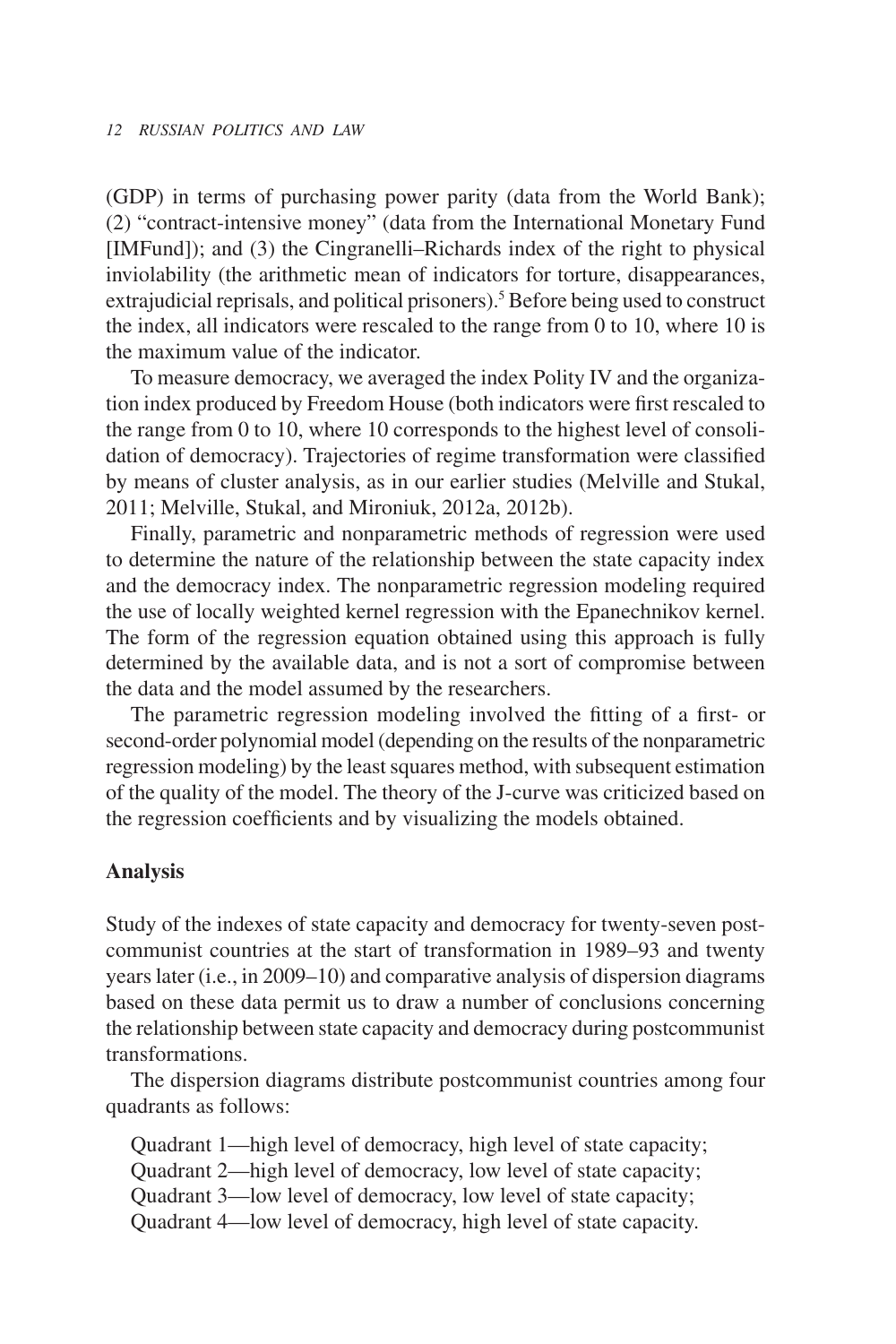The dispersion diagram for the period 1989–1993 (see Figure 1) demonstrates a clear correlation between level of state capacity (the *X*-axis) and level of democracy (the *Y*-axis). A number of points should be noted.

First, countries with a relatively high level of state capacity are also leaders in the process of democratization—Slovenia, the Czech Republic, Macedonia, Slovakia, Hungary, Poland, Lithuania, Latvia, Estonia, Bulgaria, and so on (Quadrant 1).

Second, low levels of state capacity characterize countries with low levels of democratic development—Uzbekistan, Turkmenistan, Tajikistan, Azerbaijan, Kazakhstan, etc. (Quadrant 3).

Third, hardly any countries (with the exception of Georgia) have a low level of state capacity that is accompanied at the start of transformation by a relatively high level of democracy (Quadrant 2).

Fourth, Quadrant 4 is empty: at the start of transformation no formerly communist countries have low levels of democracy and high state capacity.

The dispersion diagram for 2009–10 (Figure 2) demonstrates on the whole the same effects as twenty years before. However, new effects have also emerged associated with differentiation of the developmental trajectories of the postcommunist states, some of which have finally turned into consolidated democracies while others have become "strong" autocracies ("strong" not in the sense that their institutions are strong but in the sense that they have firmly established and stable undemocratic regimes).

First, leadership in the process of democratization is connected in one way or another with a rise in the level of state capacity (almost all of the states that were in Quadrant 1 twenty years ago are still there with improved democracy indicators, but they have been joined by new countries such as Albania, Romania, Serbia, and Croatia; Armenia has left the quadrant after deterioration of its indicators for both state capacity and democracy).

Second, the most widespread tendency over the past twenty years has been a gradual rise in state capacity, irrespective of regime characteristics (there are exceptions: for example, Ukraine and Kyrgyzstan have achieved at the same time a rise in the democracy index, while Armenia, Uzbekistan, and Russia have "fallen" on both the state capacity and the democracy index).

Third, despite increased levels of state capacity in Kazakhstan, Turkmenistan, and Belarus, Quadrant 4 is still empty (with the exception of Kazakhstan, which is on the very edge of the quadrant). From this the conclusion can be drawn that despite two decades of development no postcommunist dictatorships with high state capacity have emerged. To put it in conventional terms, Kazakhstan is not Singapore and Azerbaijan is not Oman.

Attentive study of Figure 2 compels us to ask whether the axes have been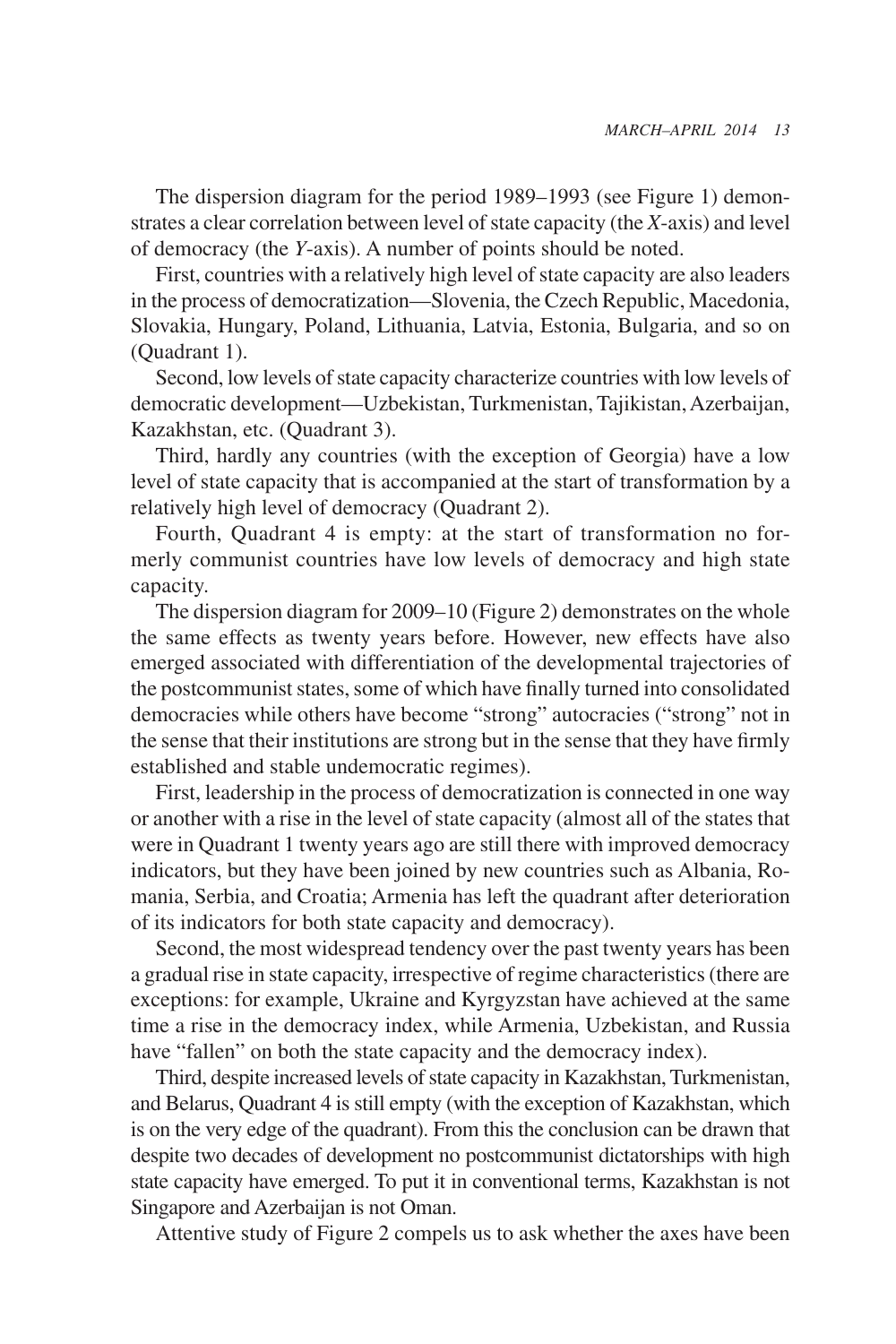

Key: ALB—Albania; ARM—Armenia; AZB—Azerbaijan; BEL—Belarus; BUL—Bulgaria; CRO—Croatia; CZE—Czech Republic; EST—Estonia; GEO—Georgia; HUN—Hungary;<br>KAZ—Kazakhstan; KYR—Kyrgyzstan; LAT—Latvia; LIT—Lithuania; MAC—Macedonia; MO Key: ALB—Albania; ARM—Armenia; AZB—Azerbaijan; BEL—Belarus; BUL—Bulgaria; CRO—Croatia; CZE—Czech Republic; EST—Estonia; GEO—Georgia; HUN—Hungary; KAZ—Kazakhstan; KYR—Kyrgyzstan; LAT—Latvia; LIT—Lithuania; MAC—Macedonia; MOL—Moldova; MON—Mongolia; POL—Poland; ROM—Romania; RUS—Russia; SER—Serbia; SLK—Slovakia; SLV—Slovenia; TAJ—Tajikistan; TUR—Turkmenistan; UKR—Ukraine; UZB—Uzbekistan.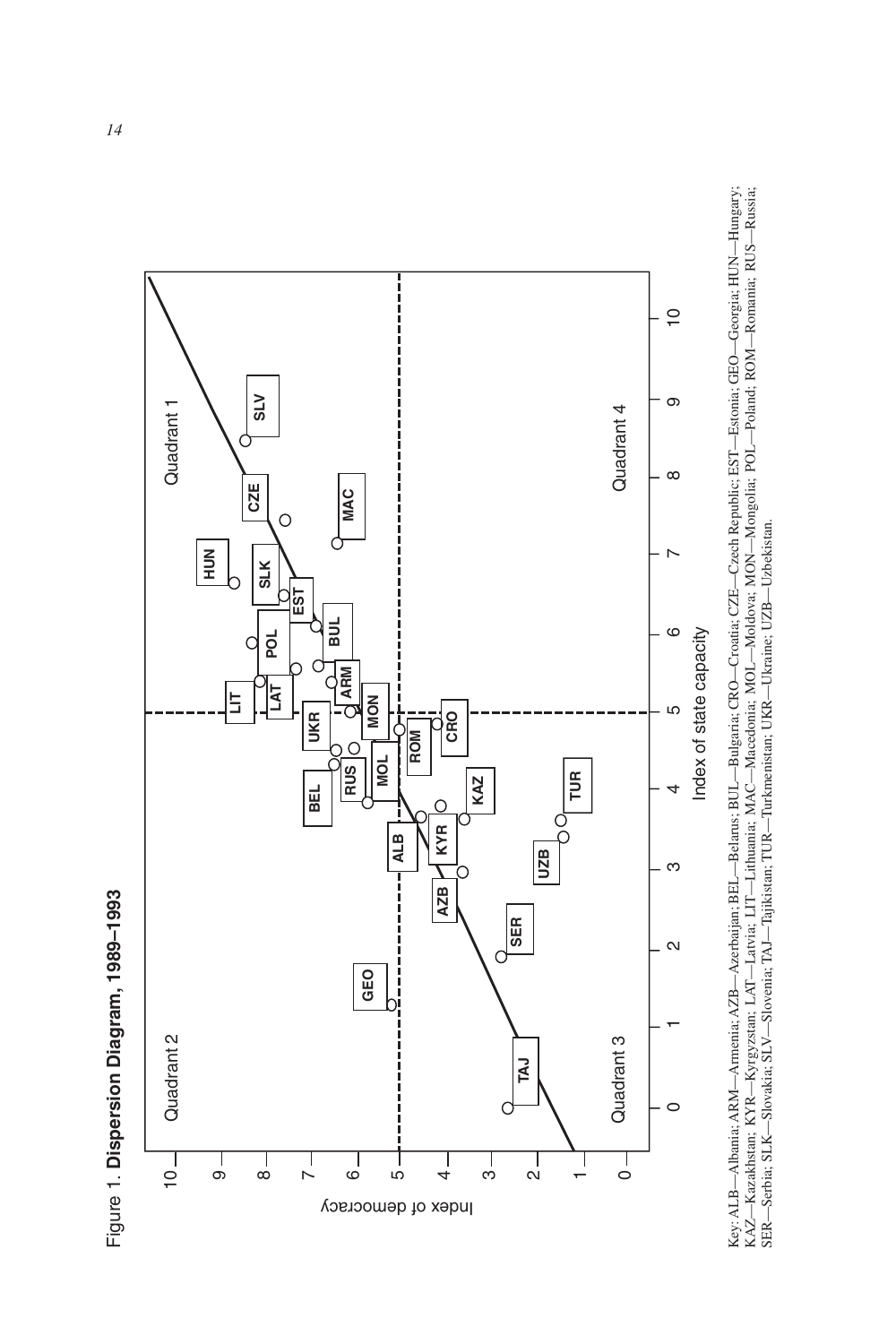



Key: ALB—Albania; ARM—Amenia; AZB—Azerbaijan; BEL—Belarus; BUL—Bulgaria; CRO—Croatia; CZE—Czech Republic; EST—Estonia; GEO—Georgia; HUN—Hungary;<br>KAZ—Kazakhstan; KYR—Kyrgyzstan; LAT—Latvia; LIT—Lithuania; MAC—Macedonia; MOL Key: ALB—Albania; ARM—Armenia; AZB—Azerbaijan; BEL—Belarus; BUL—Bulgaria; CRO—Croatia; CZE—Czech Republic; EST—Estonia; GEO—Georgia; HUN—Hungary; KAZ—Kazakhstan; KYR—Kyrgyzstan; LAT—Latvia; LIT—Lithuania; MAC—Macedonia; MOL—Moldova; MON—Mongolia; POL—Poland; ROM—Romania; RUS—Russia; SER—Serbia; SLK—Slovakia; SLV—Slovenia; TAJ—Tajikistan; TUR—Turkmenistan; UKR—Ukraine; UZB—Uzbekistan.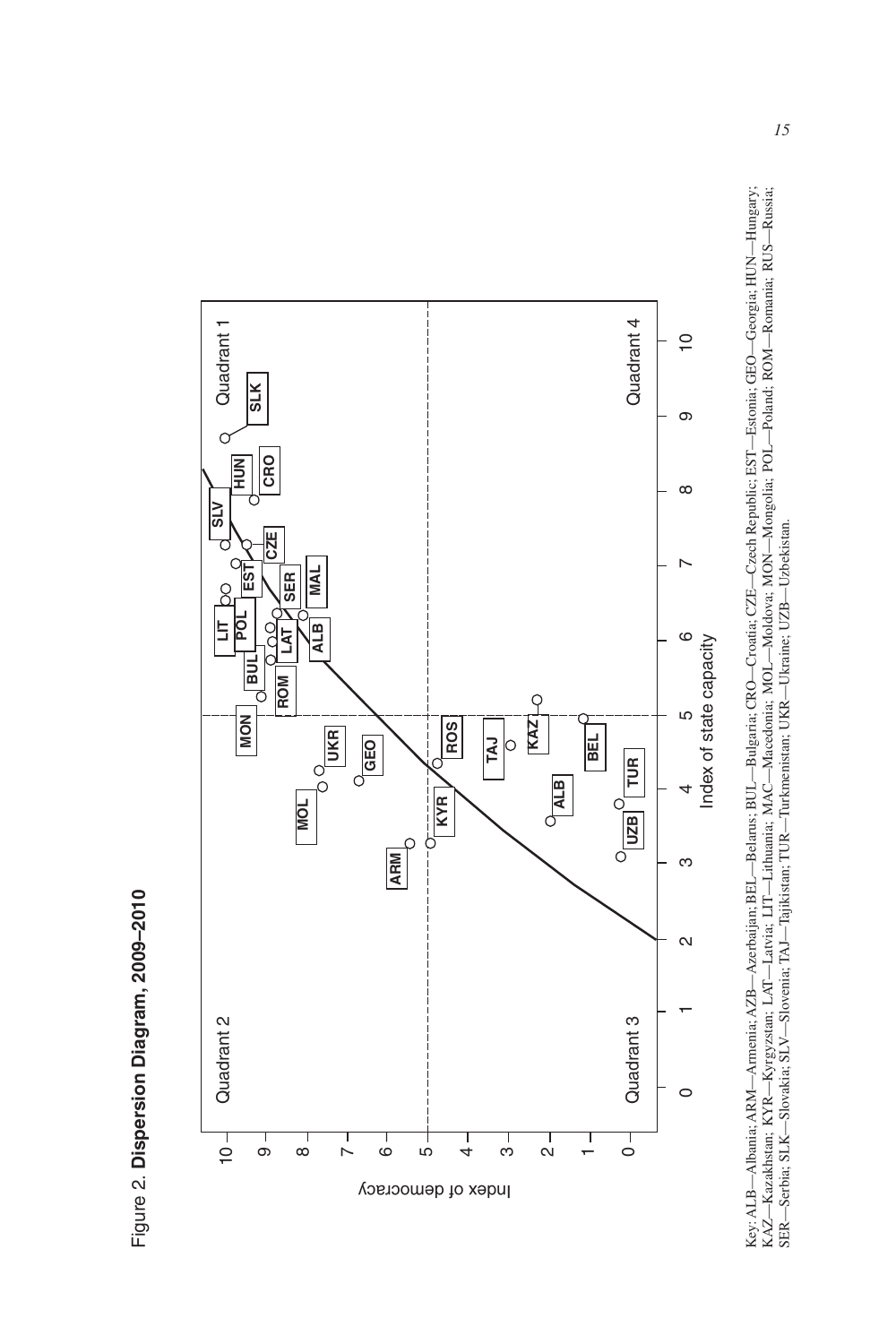arranged correctly. Is state capacity not a function of democracy rather than vice versa? And if we switch the axes do we not obtain the same J-curve of which the literature speaks and that we do not find in the data on postcommunist states? Figure 3 shows the diagrams that we get when we switch the axes.6 The continuous curve is the graph of the locally weighted kernel regression mentioned above. This curve indicates the general trend revealed by the observations, without giving it any functional form chosen in advance by the investigator.

Figure 3a on the whole confirms the linear relationship that we postulated between state capacity and democracy during the first five years of transformation (the slight bend in the right-hand section of the graph is insignificant—a result of the proximity of Uzbekistan and Turkmenistan, which "outweigh" Tajikistan). Figure 3b, which shows the relationship between the levels of state capacity and democracy in 2009–10, confirms the nonlinearity [*sic*] revealed by Figure 3a. At the same time, it offers no grounds for the assertion that autocracies have higher levels of state capacity than hybrid regimes: the left-hand tail of the graph is horizontal. Figure 3b categorically indicates only that levels of state capacity are lower in autocracies and hybrid regimes than in consolidated democracies—it does not show any J-shaped relationship.

More detailed study of the indexes of state capacity and democracy for the periods 1989–93 and 2009–10, visually represented by the dispersion diagrams, shows the existence of the following four clusters of postcommunist states, formed on the basis of similarities in the extent and direction of change in the indexes of state capacity and democracy.

*First cluster*—growth in the state capacity index accompanied by growth in the democracy index: Poland, Slovenia, Slovakia, Hungary, Bulgaria, Lithuania, Latvia, Estonia, Romania, Albania, Serbia, Croatia, Georgia, Moldova, Mongolia, and Tajikistan (sixteen states).

*Second cluster*—moderate decline in the state capacity index accompanied by quite significant growth (by at least one point) in the democracy index: the Czech Republic, Macedonia, Ukraine, and Kyrgyzstan (four states).

*Third cluster*—moderate (with the exception of Armenia) decline in the state capacity index accompanied by quite significant decline (by at least one point) in the democracy index: Armenia, Russia, and Uzbekistan (three states).

*Fourth cluster*—moderate growth in the state capacity index (with the exception of Kazakhstan) accompanied by decline in the democracy index: Azerbaijan, Turkmenistan, Belarus, and Kazakhstan (four states).

For the states in the first cluster, synchronic growth in the indicators of state capacity and democracy demonstrates that an increasing ability to perform state functions facilitates the maintenance of institutional, social, and economic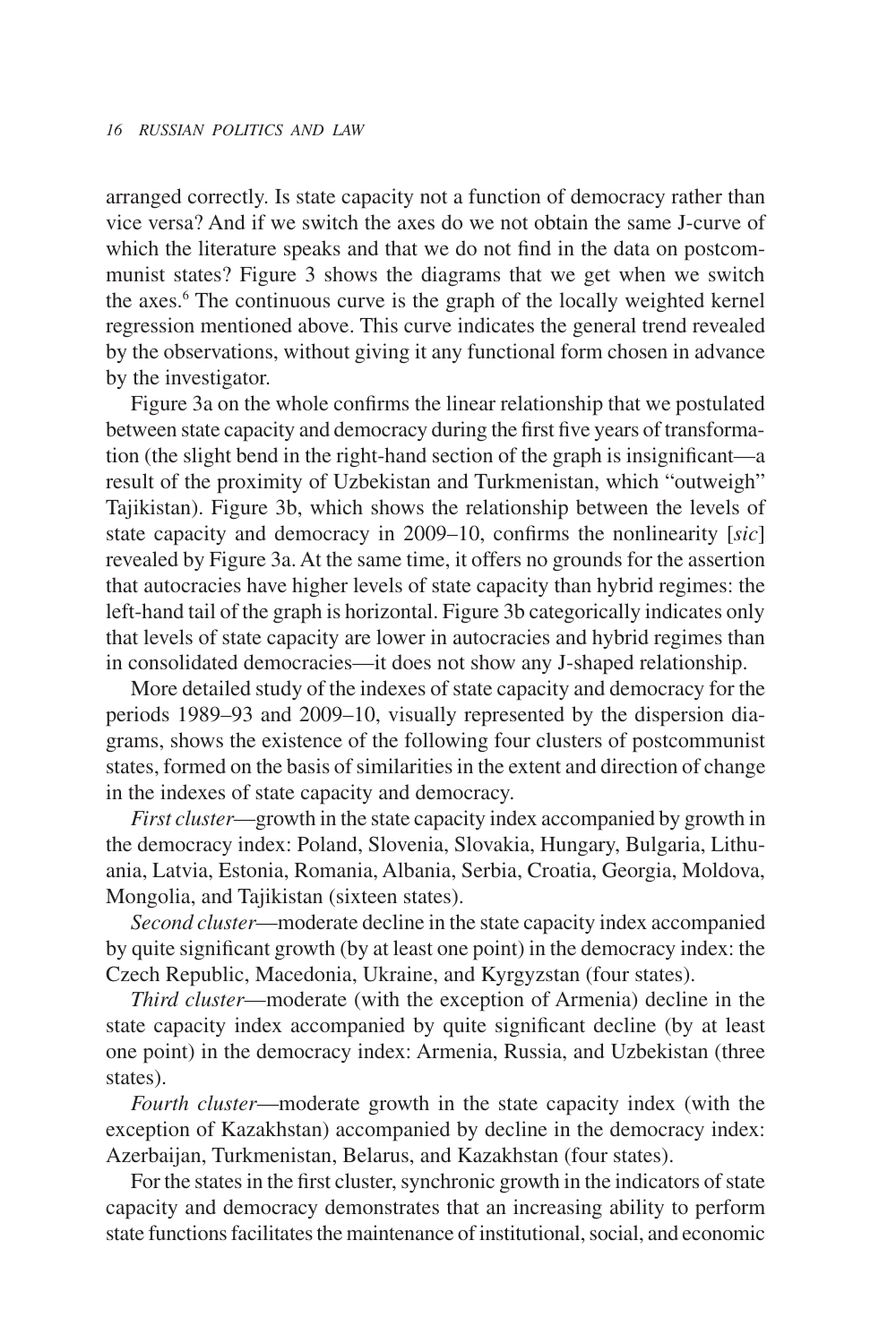

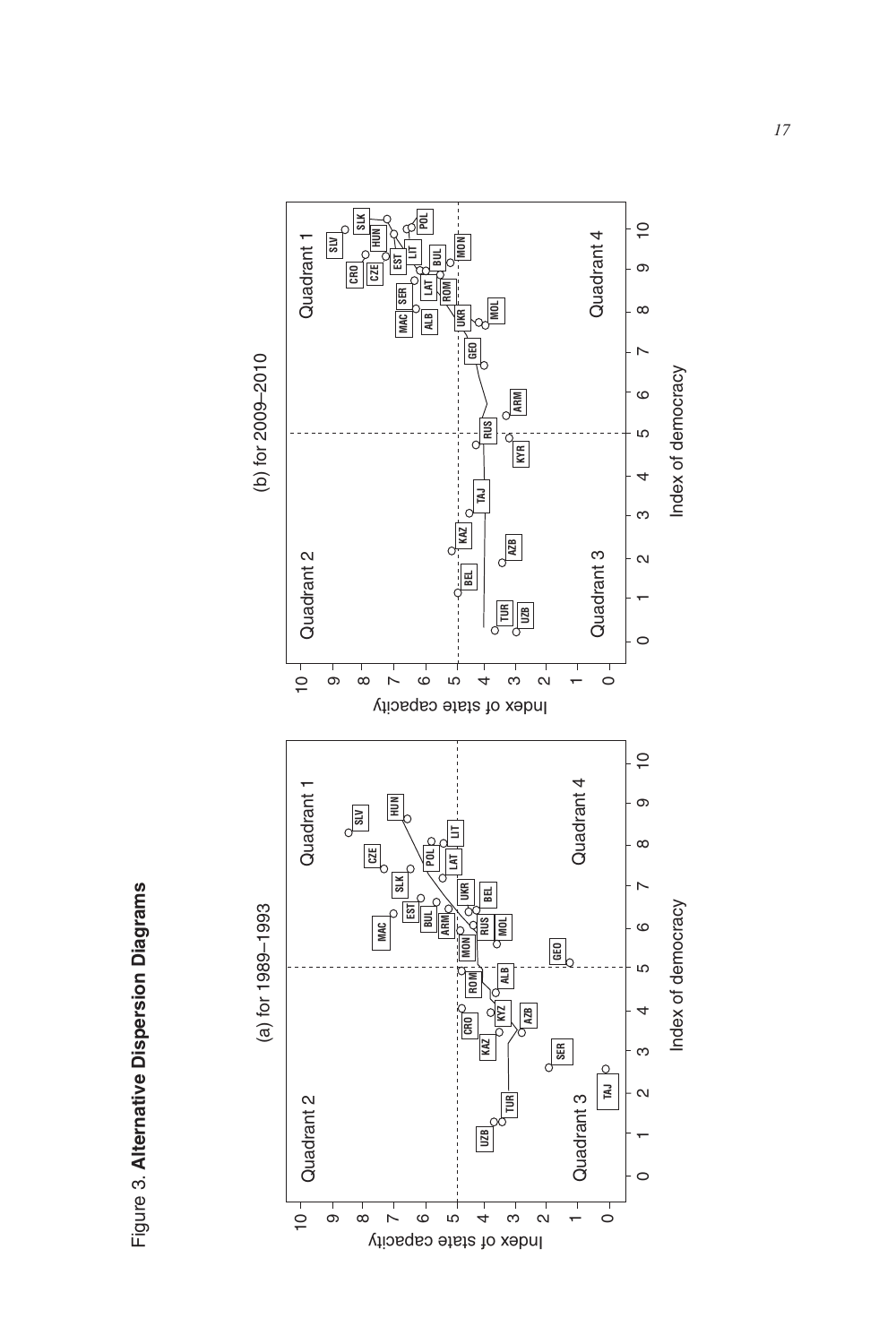conditions conducive to the functioning of democracy. This assertion applies in full to the fifteen states of the first cluster (the exception being Tajikistan) that have achieved even higher (by comparison with 1989–93) values of the democracy index against the background of growth in the state capacity index. Nevertheless, the starting conditions of transformation were not identical for all states in this cluster, and this enables us to identify three groups of states within it: Group 1—growth in the indexes of state capacity and democracy from relatively high starting values to even higher values (Poland, Slovenia, Slovakia, Hungary, Bulgaria, Lithuania, Latvia, Estonia, and Romania); Group 2—rapid concurrent growth in the indexes of state capacity and democracy from relatively low starting values to high values (average for the cluster or higher) (Albania, Serbia, Croatia, Georgia); and Group 3—moderate growth in the state capacity index accompanied by rapid growth in the democracy index (Moldova and Mongolia).

An obvious outlier in this cluster is Tajikistan, which represents a separate, fourth type of trend. Nevertheless, Tajikistan, for all its differences from the other states of the cluster in terms of starting conditions and results achieved, demonstrates the general tendency—growth in the democracy index accompanied by growth in the state capacity index. However, high values of the democracy index cannot be achieved while the state capacity index remains low.

A salient position in the first cluster is occupied by Group 2, consisting of Albania, Serbia, Croatia, and Georgia, which have demonstrated a strong positive trend on both indexes. This is attributable to the end of armed conflicts on their territory or with their participation (or in the case of Albania—to the end of domestic political confrontation). The results of transformation in Georgia are more modest, but they too are on the whole consistent with the logic of a connection between state capacity (let us recall that Georgia still shows no sign of overcoming its territorial fragmentation) and democracy.

In the second cluster it is possible to distinguish three groups of states: Group 1—a slight decline in the state capacity index accompanied by growth in the democracy index (the Czech Republic); Group 2—a relatively significant decline (by 0.9 of a point) in the state capacity index accompanied by significant growth in the democracy index (Macedonia); and Group 3—a moderate decline (by 0.3–0.5 of a point) in the state capacity index accompanied by moderate growth in the democracy index (Ukraine and Kyrgyzstan).

It might have been expected that the Czech Republic, being one of the most successful examples of postcommunist transformation and of the consolidation of democracy, would fall into the first cluster (the Czech Republic remains in Quadrant 1). The slight decline in its state capacity index accompanied by growth in its democracy index is attributable to the openness of the Czech economy, which has been negatively affected by crisis phenomena in the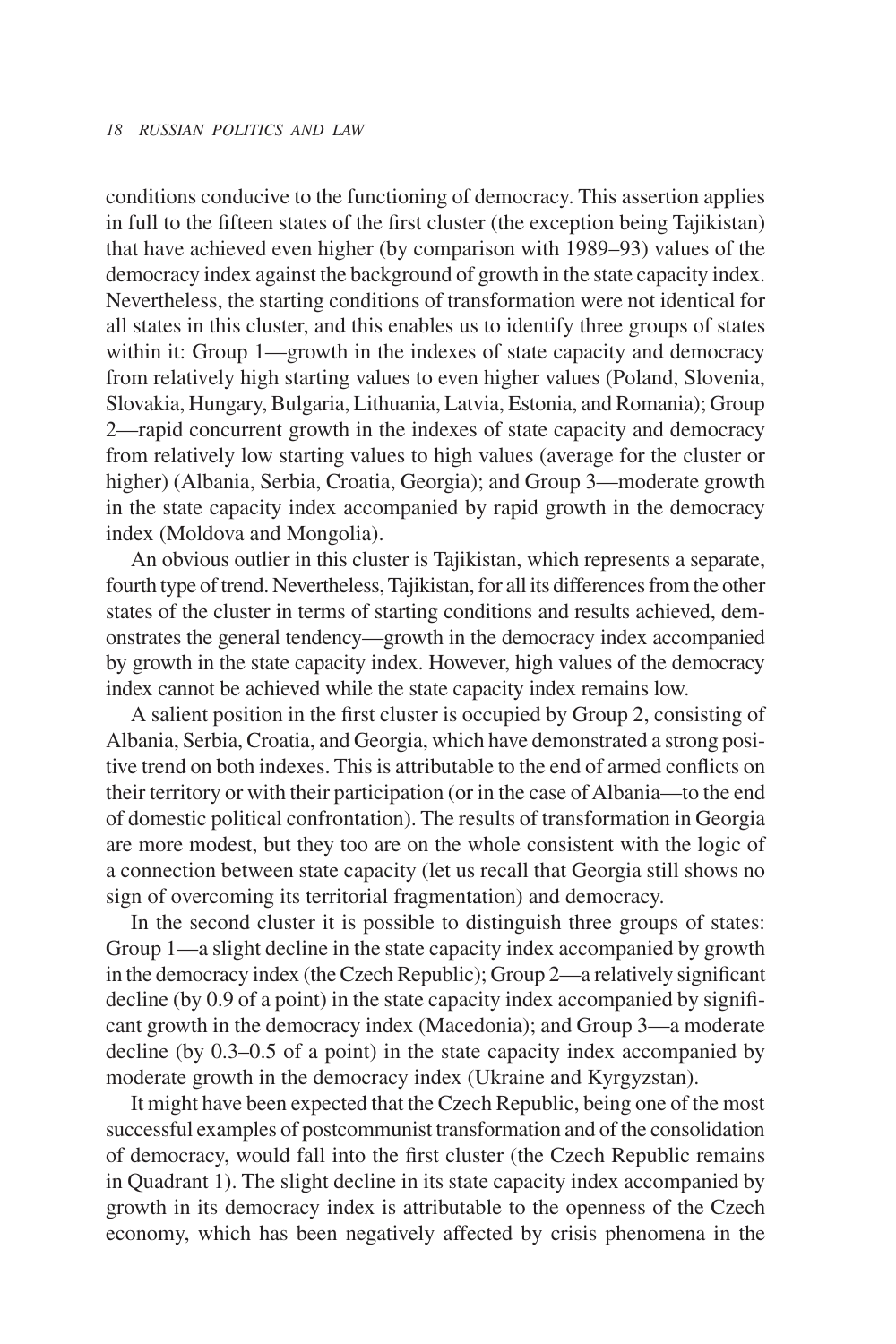world economic and financial system, and also to the exceptionally free and independent Czech mass media, which publicize even minor violations of citizens' rights and freedoms, episodes of corruption, and so on. By contrast, the decline in the state capacity index of Macedonia (which also remains in Quadrant 1) has to do with the circumstance that in the process of the disintegration of Yugoslavia the political effects of the outburst of nationalism were delayed in Macedonia (by comparison with Serbia and Croatia) and did not make themselves felt until 1999–2001.

The presence in a single group of Ukraine (Quadrant 2) and Kyrgyzstan (Quadrant 3) is also attributable to similarity in the direction and extent of change in their indexes of state capacity and democracy, despite significant differences between these states both in terms of starting conditions and in terms of the results of transformation. Ukraine's higher indexes of state capacity and democracy have had an effect on transformation processes, even though Ukraine and Kyrgyzstan have experienced similar "revolutions" (the "Orange Revolution" of 2004 and the "Tulip Revolution" of 2005, respectively) against ruling regimes that had falsified elections.

The third cluster, which consists of Armenia (Group 1) together with Russia and Uzbekistan (Group 2), is the complete opposite of the first cluster in terms of the direction of change in the indexes of state capacity and democracy. The states in this cluster also differ significantly, both in terms of starting conditions and in terms of the results of transformation over the past two decades (e.g., Russia's democracy index in 2009–10 was 4.8, while the democracy index for Uzbekistan, where the political regime can be described as a personal autocracy, was 0.3). In other words, these are different states with different sets of developmental resources, different national agendas and challenges, and so on; nevertheless, they demonstrate similar "falling" tendencies in institutional development, leading to a decline in the quality of the functioning of democracy and/or to the growth of autocracy. These "falling" tendencies find expression in the fact that various aspects of state functioning and social life are increasingly determined not by a maturing system of institutions but by decisions of the authorities at various levels, informal agreements, corruption, inconsistent state plans and programs, and so forth.

In the fourth cluster we can distinguish three groups of states: Group 1—moderate growth in the state capacity index accompanied by moderate decline in the democracy index (Azerbaijan and Turkmenistan); Group 2—moderate growth in the state capacity index accompanied by sharp decline in the democracy index (Belarus); and Group 3—significant growth in the state capacity index accompanied by decline in the democracy index (Kazakhstan). Nursultan Nazarbayev in Kazakhstan and Saparmurat Niyazov in Turkmenistan, who both came to power at the end of the 1980s, and also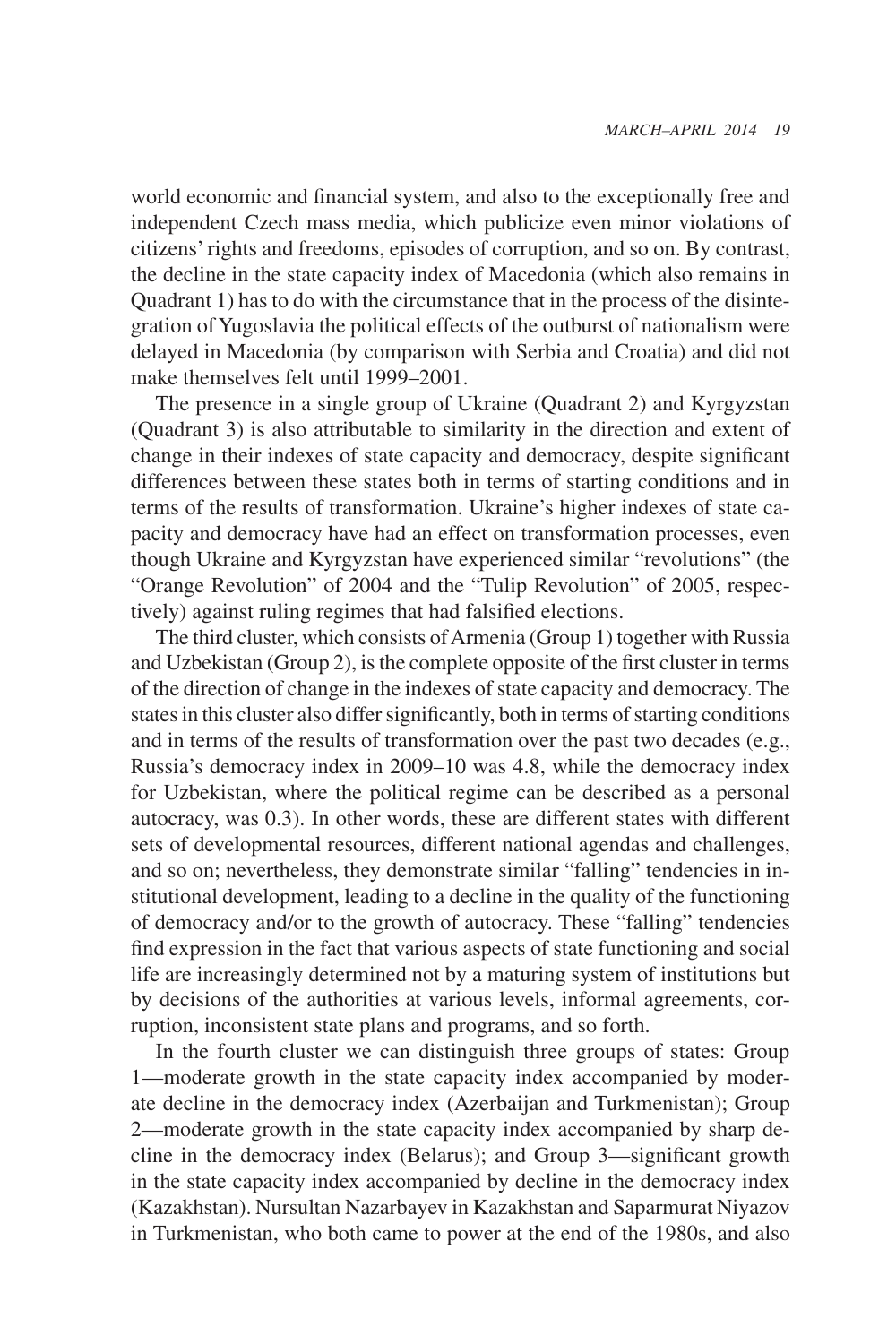Alexander Lukashenko, who won competitive elections in Belarus in 1994, created regimes of personal power. In Azerbaijan, drawn as early as 1988 into the Armenian–Azerbaijani conflict in Nagorno Karabakh, political competition proceeded in the context of domestic instability and an extremely unfavorable situation in Nagorno Karabakh until the return of Heydar Aliyev in 1993.\* With an effective monopoly of state power, Aliyev succeeded in extracting the country from the armed conflict in 1994, consolidating his regime, and initiating major oil and gas projects that fueled economic growth.

The autocracies created in the states belonging to this cluster have led to the elimination of real political competition (although simulated elections are still held) and to deterioration in the situation with regard to political rights and freedoms. This explains their low values on the democracy index for 2009–10. In Belarus a sharp decline in the democracy index has been accompanied by slight growth in the state capacity index, while in Kazakhstan substantial growth in the state capacity index has been accompanied by a moderate (in comparison with Belarus) decline in the democracy index. In Azerbaijan and Turkmenistan the extent of change in the two indexes has been more moderate. The growth in state capacity in the countries in this cluster does not on the whole reflect the success of strategies devised by the autocrats (only Nazarbayev has clearly articulated a real developmental strategy) to create institutional conditions for the long-term development of their domains; it is, rather, a consequence of having at their disposal substantial funds from the sale of oil and gas, which they use to buy the loyalty of elite groups and the population as well as to create means of coercion capable of effectively suppressing the opposition. (Belarus is an exception inasmuch as it does not have oil or gas; under Lukashenko's leadership, however, it profits from playing the role of a transit country.)

The main conclusion that flows from our quantitative and qualitative analysis and pertains to the key problem of our study is that among the postcommunist countries there have not been—either at the start of transformation or two decades later—any autocracies with high state capacity and good institutions. Some of the postcommunist autocracies have enhanced state capacity to a certain extent. Setting aside Tajikistan as a special case, the largest increase in state capacity (from 3.6 points to 5.2 points) has been achieved by Kazakhstan, which has overtaken Belarus (4.9 points in 2009–10). In all other postcommunist autocracies, state capacity has either shown moderate

<sup>\*</sup>Aliyev was party leader in Azerbaijan from 1969 to 1987, when he was forced to resign. He bided his time first in Moscow and then in his native Nakhchivan. In 1993 a military coup enabled him to return to power as president of independent Azerbaijan.—Trans.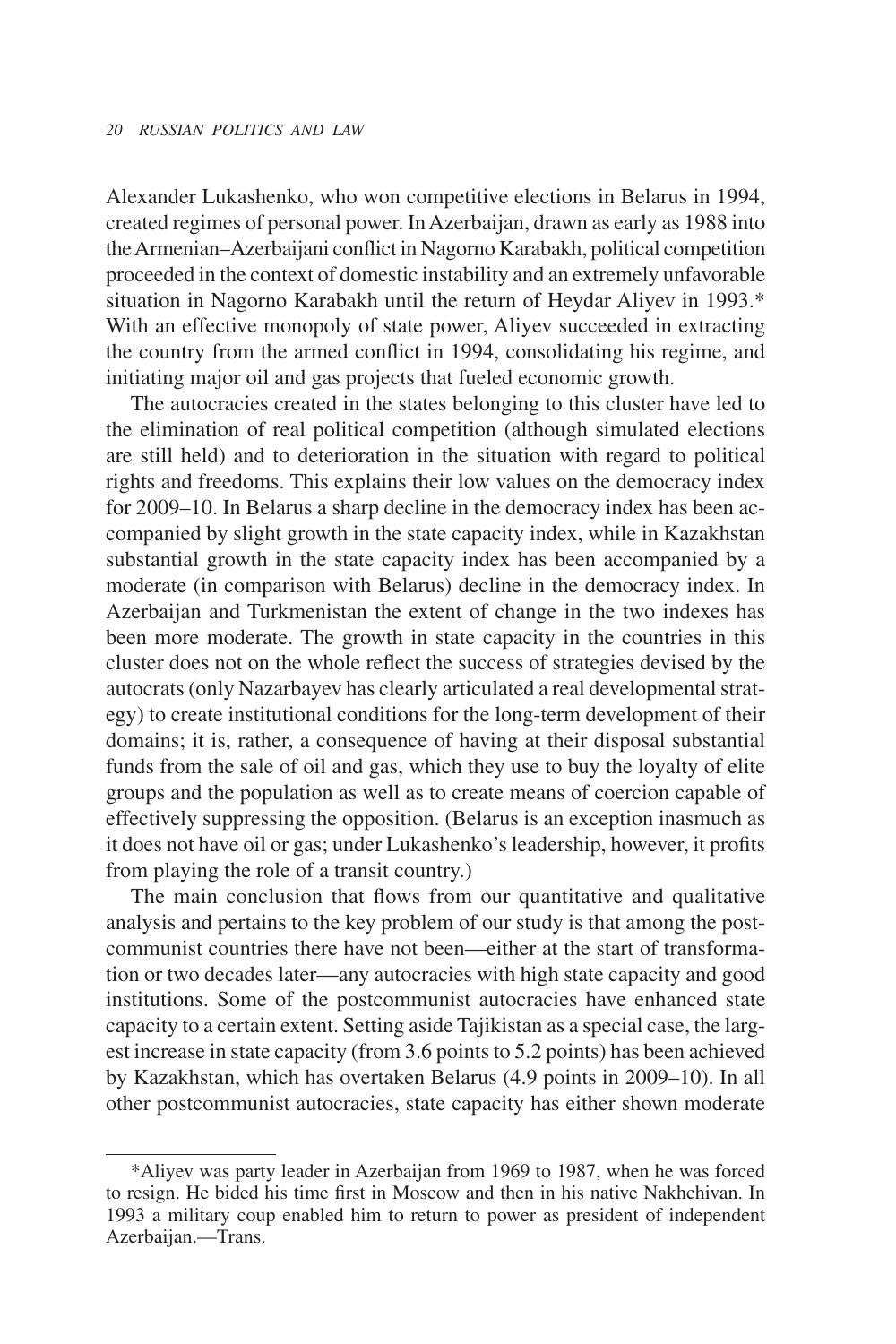growth (as in Azerbaijan and Turkmenistan) or declined (as in Uzbekistan). A relatively low level of state capacity (by comparison with the leaders in democratization) does not mean that postcommunist autocracies have no resources for development (on the contrary, the majority of them are rich in natural resources, although the revenue from their export is distributed very unevenly) or that they are exceptionally poor and "weak"—in other words, that they lack the coercive potential to suppress opponents. Quite the opposite: over the past two decades they have seriously augmented their coercive potential and successfully resisted pressure from the legal but really powerless opposition as well as from the illegal opposition (for instance, the Islamists in Uzbekistan). Has the quality of institutions in these countries improved? The answer to this question must be negative, as shown by high levels of corruption, the striving of autocrats to replace institutions (e.g., representative institutions) with other constructs, unpredictable and potentially recurrent outbursts of violence even in flourishing and "exemplary" autocracies (such as the disturbances in 2011 in Janaozen, Kazakhstan), and the predisposition to use force to resolve (or, more often, "freeze") conflicts.

It is quite obvious that the results obtained conflict with the logic of the J-curve.

## **The "king of the mountain" model**

Our analysis of dispersion diagrams and identification of clusters of postcommunist countries based on the trends in their state capacity and regime characteristics over the past two decades lead—in light of positions widely found in the literature—to a number of nontrivial conclusions, some of which pertain to the hypothesis of our study. We have shown that, despite a widely held opinion (the J-curve argument), authoritarian regimes—at least those in our sample—by no means demonstrate high levels of state capacity or highquality institutions.7

True, we do register a certain general trend toward gradual growth in the state capacity of postcommunist countries over the two decades of their transformation, irrespective of starting conditions and achieved regime characteristics (with the few indicative exceptions analyzed above). Our analysis does however show—and this is a very important conceptual and practical conclusion—that postcommunist autocracies and the hybrid regimes that gravitate toward them do not possess any high level of state capacity or good institutions. It is clear from the dispersion diagrams that both at the start of the postcommunist transformation and twenty years later, Quadrant 4 (high state capacity and a low level of democracy) is virtually empty (only Kazakhstan and Turkmenistan approach axial values for state capacity). To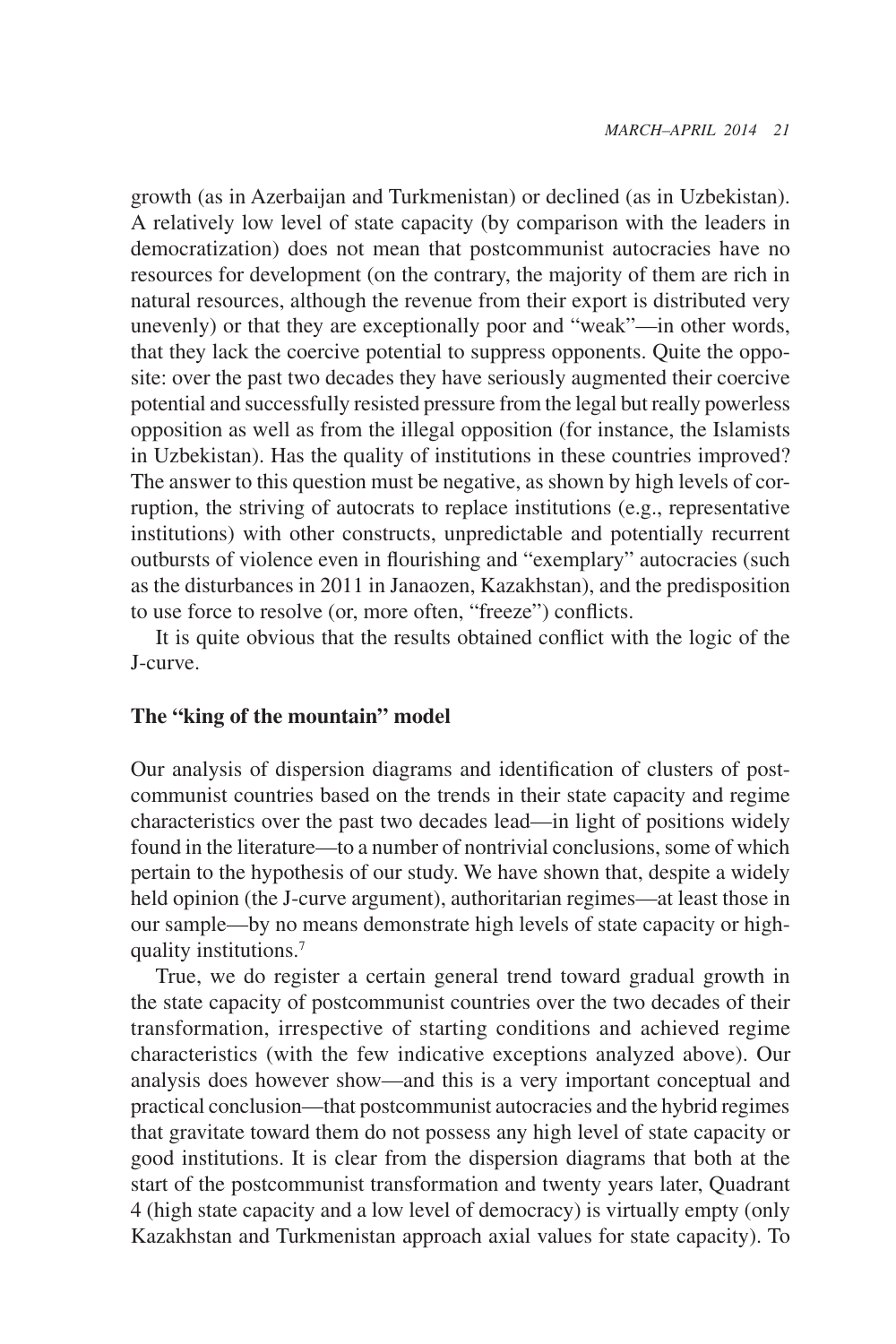put it in conventional terms, the postcommunist autocracies do not have their own "Singapore" or "Oman."

Let us try to understand why there are no autocracies with high state capacity and good institutions among the postcommunist countries. For this purpose we propose an informal "king of the mountain" model—a curve showing the relationship between the quality of institutions (the *X*-axis) and the extraction of rent (the *Y*-axis) in postcommunist autocracies (see Figure 4).

Our "king of the mountain" is by no means identical to Mancur Olson's "stationary bandit"—that is, he is not a "benevolent and rational dictator" with a long-term perspective who deliberately provides public goods and creates good institutions, including law and order, protected property rights, and limitations on corruption.<sup>8</sup> First, there are few authoritarian leaders of this type in the contemporary world—"benevolent and rational dictators" like Lee Kuan Yew [prime minister of Singapore, 1965–90] and Sultan Qaboos [of Oman, 1970–] are perhaps exceptions. The majority of contemporary "dictators" are, rather, "plunderers" (Haber, 2006) with an inclination toward "roving" behavior, despite the long periods that they may remain in power and the long time horizons toward which they may be oriented. Second, we find no "benevolent and rational dictators" in our postcommunist sample neither at the start of transformation nor two decades later.

This, we repeat, is a quite strong argument against the foreign and Russian propagandists of the idea that authoritarianism at the initial stages of transition is preferable because it may facilitate economic and other reforms. This idea was indeed valid in the 1980s, when transition from agrarian to industrial societies was on the agenda in countries like South Korea and Taiwan, but in no instance has it been applicable to a contemporary transition from an industrial to a postindustrial society based on innovation and high technology.

A "king of the mountain" faces a multitude of problems, including those arising out of the "dictator's dilemma" (Wintrobe, 2007): he never knows for sure who in his entourage is really loyal to him and who might prepare a conspiracy. Therefore (in the ideal situation), to ensure that he stays in power he must choose the most effective—that is, the most rational (this, alas, does not always happen)—ways of interacting with those who support him and other elites and organizations. And in order to maintain equilibrium in society he must determine situationally optimal ways of interacting with existing and potential groups and communities outside the regime.

Of course, the specific strategies used by a "king of the mountain" may be highly diverse, situated in the broad range between the two extreme variants analytically identified in the literature—repression and co-optation. Different approaches can be taken to the study and comparison of these strategies, from game theoretic models to case analysis. The important thing for us here is to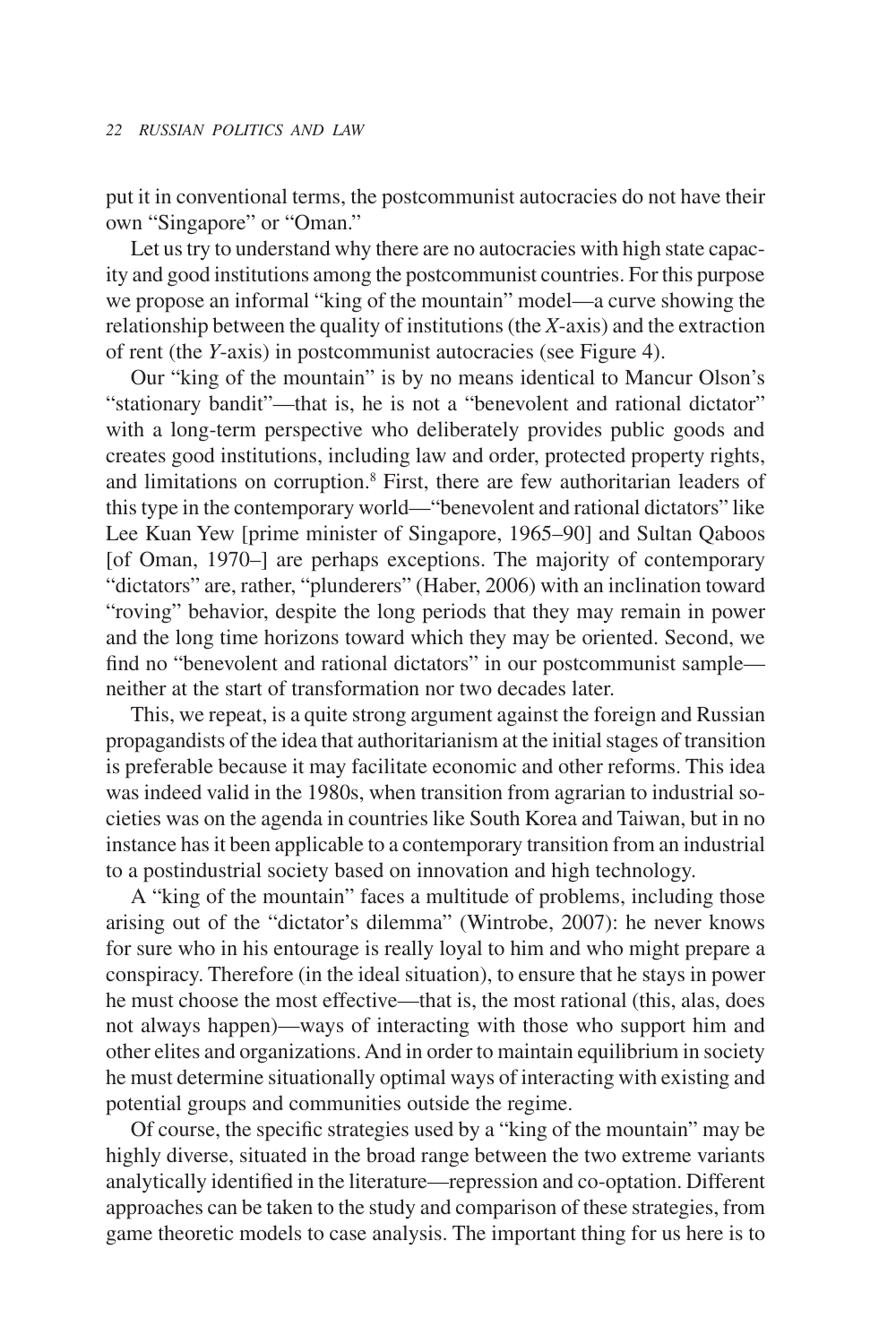Figure 4. **The "King of the Mountain" Model**



uncover certain general characteristics of the phenomenon under analysis. For this purpose we turn to the relationship between quality of institutions and rent—both economic and political.

The issue of rent is especially relevant to postcommunist countries, where market relations were absent at the starting point of transition; this is the reason that in many of these countries property and power were closely interwoven—that is, to economic rent was added political rent. In postcommunist countries that "got stuck" in the middle of transition (or "slid" back toward authoritarianism) it was precisely the victorious elites (for all their internal "wars") who won positions alongside the "king of the mountain" and secured for themselves the guaranteed extraction of political and economic rent.<sup>9</sup>

A "king of the mountain" simply has no interests or motives that might induce him to form good institutions of governance or introduce practices that are at all democratic. The "bad" (i.e., corrupt, opaque, and ineffective) institutions that he has created are precisely the institutions that are "good" for him, because they perform the functions for which they were created and set the corresponding "institutional trap" (Gel'man, 2010). The result is "state capture"—by coercive means among others (Volkov, 2002)—and further consolidation of a "big" but "weak" (in terms of quality of institutions) authoritarian state (Petrov, 2011). Economic and political rent, rather than the priorities of economic and political competition or guarantees for property, become the chief motive for preserving the status quo and resisting reform, and this in turn raises one of the main obstacles to democratization.

Rent, however, is the basis on which the status quo is preserved, but does not guarantee its preservation. In tackling the "dictator's dilemma" and redistributing rent, a "king of the mountain" uses institutions (simulated elections,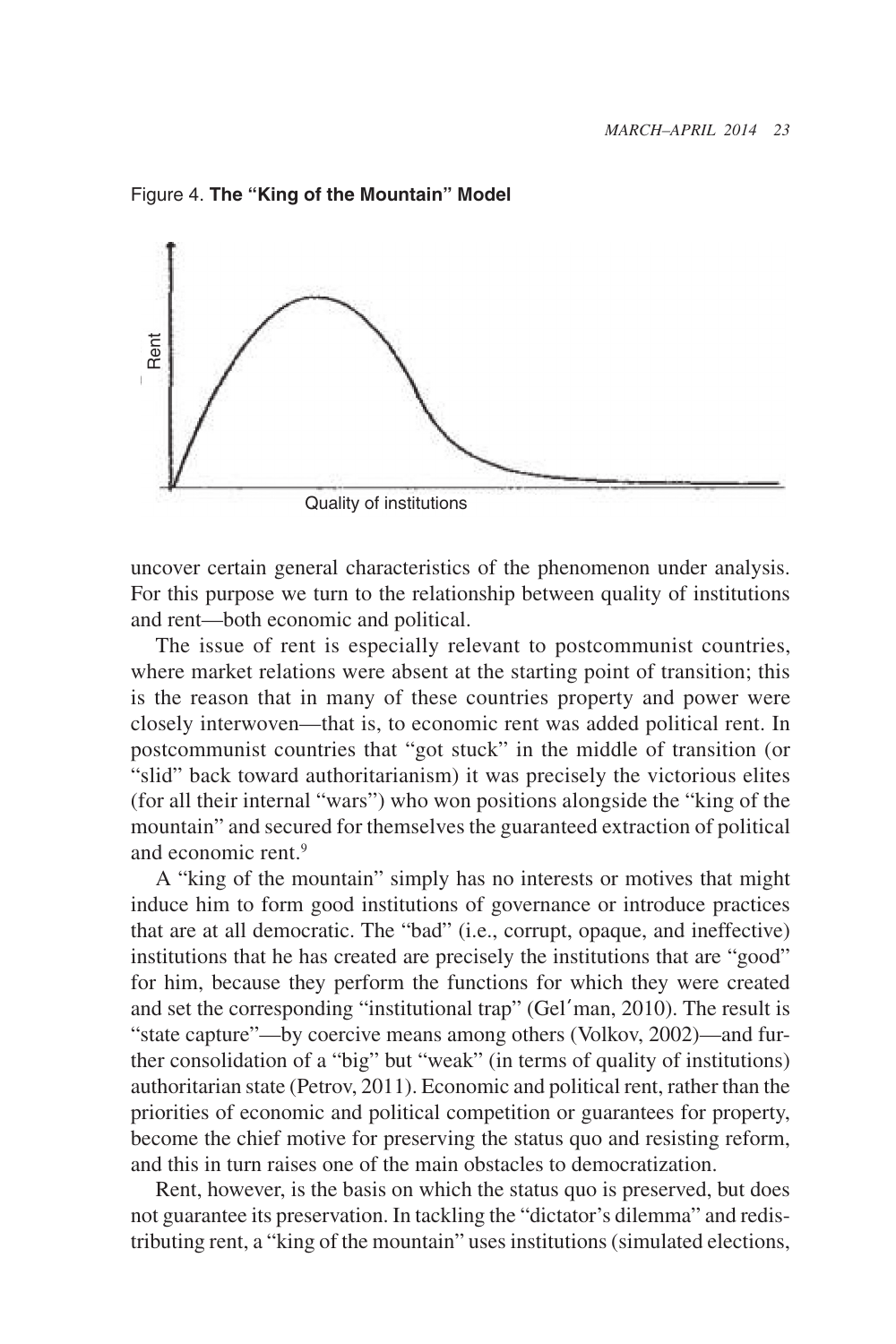a dominant party, an intrasystem opposition incorporated into the regime, the state apparatus, etc.). With their aid he tackles the problems of internal and external legitimation, ensuring the loyalty of the "selectorate" (Bueno de Mesquita et al., 2003) and its supporting coalition, and minimizing the threat of the "desertion" of elite groups and the potential for mass protest. But for these tasks he does not need good institutions because (among other reasons) rent is usually redistributed along informal channels of patronage.10

In this kind of situation, the real obstacle to reform is not the resistance of "losers," from whom the state and the regime supposedly have to "isolate" themselves (thereby becoming authoritarian—out of good intentions, as it were, and almost against their will). On the contrary, it is precisely the "winners" who erect obstacles to reform, doing everything within their power to prevent its real continuation or to emasculate its content and make them purely simulative. In fact, this is precisely what Hellman had in mind when he constructed his "winners take all" model (Hellman, 1998).

We further modify Hellman's "winners' curve," which pertains primarily to economic rent, and incorporate into it the factor of political rent, which to a "king of the mountain" is of fundamental importance. The point is that in postcommunist (to be more precise—post-Soviet) autocratic regimes, political rent, by ensuring a monopoly of state power, is a condition for the extraction of economic rent. Without guaranteed political rent, which presupposes participation (or at least involvement) in the power monopoly, and in the absence of guarantees for private property and other clearly defined rules of play, as is characteristic of the "roving bandit" situation, no one—whether an oligarch, the state-appointed head of a state corporation, or anyone else—can be sure of steady access to economic rent. It is not very difficult for a "king of the mountain" who displays "roving" behavior to confiscate property or block access to rent.

In the "king of the mountain" model, the monopolist of political and economic rent simply has no motive to improve the quality of institutions or introduce political competition. Stability and preservation of the status quo are his chief priorities; renouncing them entails a real threat of losing economic rent. The question must arise: what can induce a "king of the mountain" to start reforms and why—reforms that under conditions of open competition will jeopardize his status and continued possession of at least a significant part of the state property that he has seized?<sup>11</sup>

In principle, such inducements might be generated by various circumstances. First, splits can occur within the ruling elites, including the emergence within them of a reformist wing (this too is one of the classical themes of transitology). Obvious historical examples include Spain after the death of Franco, the Soviet Union with the accession to power of Gorbachev, and so on. Although the real correlation of forces inside a "king of the mountain"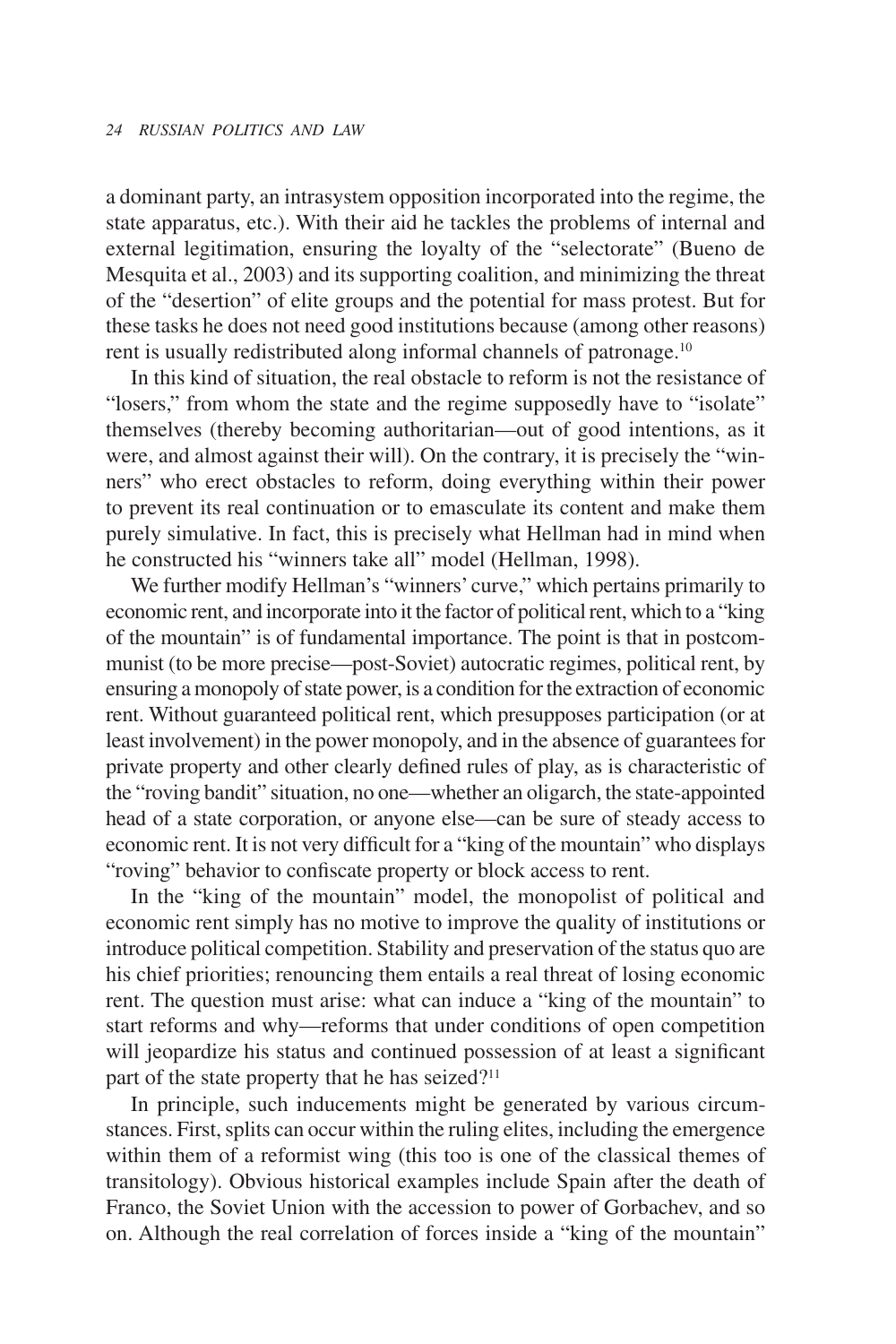regime and the extent to which such a regime is monolithic are hard to assess and predict, this seems to us at present an unlikely scenario for the postcommunist autocracies.

Second, new and sufficiently strong elite groups may arise that are not connected with the interests of the regime of the "winners" and strive to establish new, effective, and high-quality institutions and political and economic arrangements. This too has happened in the past—for instance, at the end of the 1980s in Czechoslovakia, in the Baltic countries, and elsewhere. The "king of the mountain" is well aware of this danger and therefore uses various strategies ("sticks and carrots") to preserve his monopoly.

Third, increasing pressure may come from below (mainly in the form of what the contemporary literature on the problematic under discussion calls "peaceful demonstrations"). If—to use the well-known argument of Guillermo O'Donnell regarding the evolution of bureaucratic authoritarianism—the "costs of repression" start to exceed the "costs of tolerance" and prompt changes, then the "king of the mountain" will no longer be able to ignore such pressure. Here, however, the opposite reaction is also quite likely—"tightening of the screws" and a switch from moderate to open authoritarianism with arrests, harsher restrictions, and so forth. At the same time, not only protest from below but also changes in the demands of the broad public (Rogov, 2012) may impel the "king of the mountain" to transform his regime.

Fourth, pressure from the external environment may have an effect. Here we refer not to political pressure from particular states or organizations, against which postcommunist countries "stuck" in the middle of transition have erected strong "sovereign" defenses. We have in mind the broad world context of the globalization of economic processes and transnationalization of political processes. These are also conditions faced by the "king of the mountain" in international economic, political, informational, and other interactions.

All of these important questions, however, lie outside the scope of the present study. But they are very promising themes for further theoretical and practical research.

## **Conclusions**

Our study enables us to confirm the hypothesis formulated above and draw a number of nontrivial conclusions.

We have shown that the links among various aspects of state capacity (including the quality of institutions) and regime characteristics are multifaceted and multidimensional in character. At the same time, different aspects of state capacity influence the trajectories of regime transformation in postcommunist countries in different ways.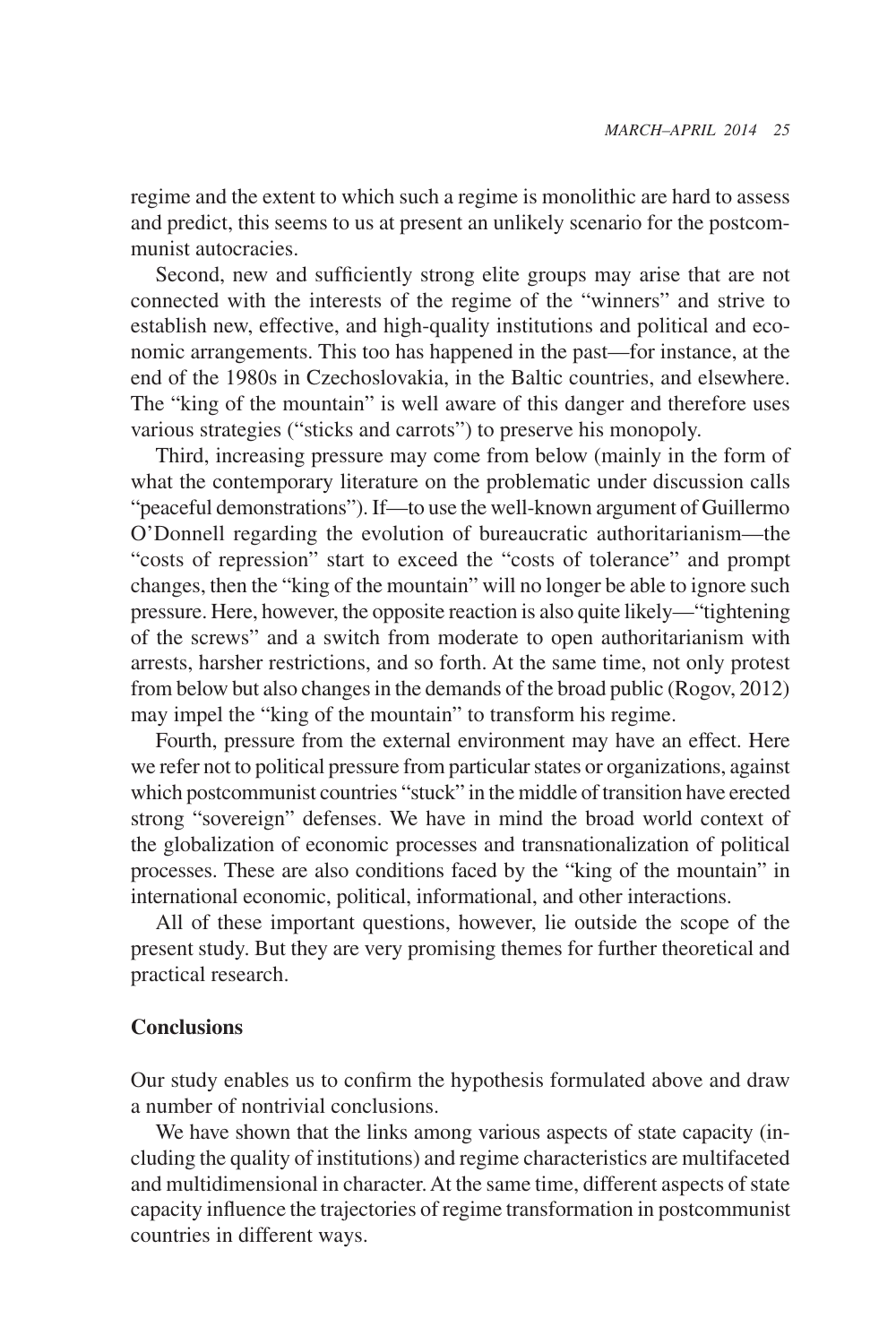The general tendency over the past two decades has been a relatively gradual growth in state capacity ("rising trends"), irrespective of regime characteristics (with particular and indicative exceptions—Armenia, Uzbekistan, to a partial extent Russia, and some other countries). Taking into account the composition of our new index of state capacity, it still remains to determine what exactly is influencing this growth—resources or institutions.

In a number of cases we have also registered "falling trends" of various types—a decline in the level of democracy without significant change in state capacity; a decline in the level of democracy accompanied by some growth in state capacity; a decline in the level of democracy accompanied by a decline and some growth in state capacity; and also relative growth in state capacity without significant change in the level of democracy.

The results obtained prompt a critical reappraisal of certain important theoretical and empirical propositions that the contemporary literature on the problematic of state capacity and quality of institutions and on regime characteristics considers largely proved. This refers, above all, to the argumentation used with regard to the J-curve, according to which autocracies show higher levels of state capacity than transitional regimes. Our study casts serious doubt on the universal validity of this argumentation. The "king of the mountain" model proposes a preliminary explanation of why this argumentation does not apply to postcommunist autocracies.

Our conclusions contribute to contemporary comparative political studies, broadening their empirical and theoretical base. The results achieved make it possible to define promising areas for further research. Above all, they concern the questions of the effectiveness of governance in nondemocratic states and the ability of borrowed institutions to perform the functions expected of them rather than "mimicking" such performance in an unfavorable institutional and cultural context.

## **Notes**

1. The study was conducted within the framework of the Program of Fundamental Research of the National Research University–Higher School of Economics (NRU HSE). The article uses material from the 2012 draft "State Capacity as a Prerequisite of Democracy? (An Empirical Analysis of the Interconnection Between Types of State Capacity and Trajectories of Regime Transformation in Countries of the 'Third Wave of Democratization')" and from the 2013 draft "'Good Enough Governance' Under Conditions of Regime Transformation: Quality of Borrowed Institutions in Countries Undergoing Catch-Up Development."

2. It is indicative that Tilly should cite Kazakhstan as an example of the combination of high state capacity and an authoritarian regime. (We will dispute this thesis below.)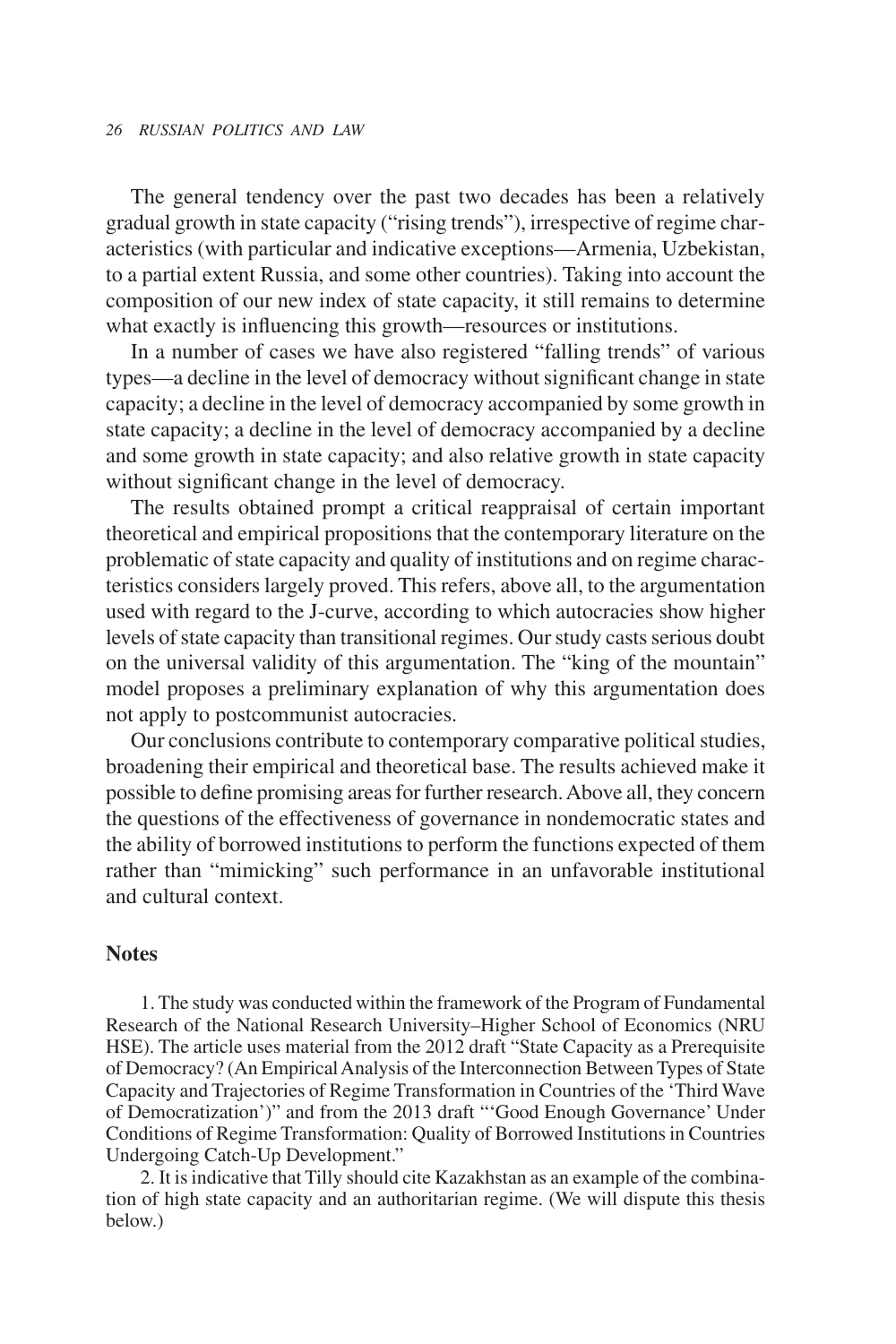3. Let us note in this connection that the thesis of the J-curve does not contain any indication—at least any explicit indication—of the direction of the causal link between the character of a political regime and state capacity or quality of institutions. There is a problem of endogenicity here: we do not know for certain what influences what, and "third" causes are absent from the model. In other words, are the level and trend of state capacity and regime characteristics connected only with one another, or are they also connected with other factors—for example, economic development, institutional traditions, or external influences? We will return to this question below.

4. The concept of a "strong" state (as opposed to a "weak" state), which is often used in the literature, is not altogether correct. It is far from always clear what the sources and factors of this "strength" are—the weakness of the opposition, the repressive powers and monopoly of the executive branch of state power, the passivity of society, control over the mass media? This is not only a theoretical but also a quite practical question, directly connected with the arguments of both foreign and Russian authors in favor of authoritarian modernization.

5. Here we avoid the problem of endogeneity because these indicators pertain to the quality of institutions, irrespective of the character of the political regime.

6. It is difficult to categorically answer the question of the correct arrangement of the axes. A great deal will depend here on the focus of the research question and hypothesis. The existing literature permits us to conjecture that we are dealing with a recursive influence: state capacity influences democracy and vice versa. For this reason we have not used regression models. The estimation of recursive structural models requires the use of instrumental variables, and as yet we have been unable to find any.

7. In this respect, our results also fail to provide empirical confirmation of the aforementioned conceptual schema of Tilly.

8. For us, as for many other authors, the concept of "dictator" is analytical and not judgmental (see, e.g., Charron and Lapuente 2011; Gandhi and Przeworski, 2006, 2007; Magaloni, 2008; Olson, 1993; Wintrobe, 2007). Let us note that the same nonnormative approach can already be found in Machiavelli. In real situations, of course, we encounter a broad range of manifestations of the "king of the mountain" position—from neosultanism to electoral authoritarianism of various degrees of repressiveness.

9. However, the nature of connections and interactions between the "dictator" and elites in the context of our problematic remains an open question, due inter alia to the inaccessibility of information. The problem of these connections and interactions is discussed in the contemporary literature. For example, argumentation is proposed in the spirit of collective action theory regarding alternative strategies of multiple elites in relation to their patron (Hale, 2006, pp. 305–29). Within the framework of our model, one of the key unresolved issues is the degree of autonomy of elites, how independent they are of their patron in their decision making.

10. Let us note that the problem of the quality of borrowed institutions is broader than the problem of the "king of the mountain" regime: it is of a more general character and encompasses the real difficulties involved in institutional transplantation in countries undergoing catch-up development. It is to this circumstance, in particular, that North, Wallis, Webb, and Weingast draw attention in elaborating the idea of "good enough governance" (North et al., 2012).

11. In this kind of analysis, in particular, various game theoretic models can also be used (this is one of our tasks for the future).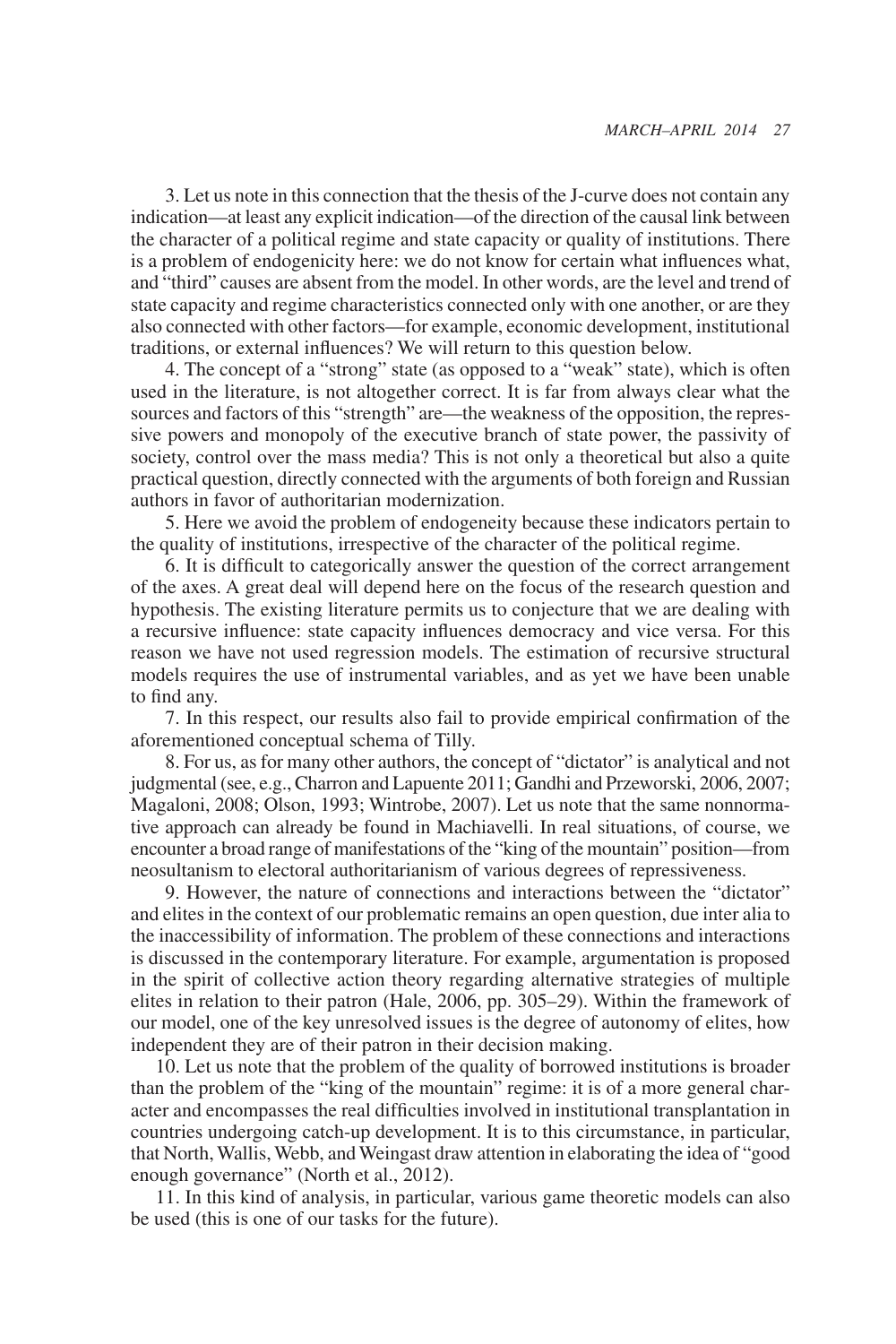## **References**

- Baeck, H., and A. Hadenius. 2008 "Democracy and State Capacity: Explaining a J-Shaped Relationship." *Governance: An International Journal of Policy, Administration, and Institutions,* vol. 21, no. 1.
- Bratton, M. 2004. "State Building and Democratization in Sub-Saharan Africa: Forwards, Backwards, or Together?" Afrobarometer Working Paper no. 43.
- Bueno de Mesquita, B.; A. Smith; R. Siverson; and J. Morrow. 2003. *The Logic of Political Survival*. Cambridge, MA: MIT Press.
- Carbone, G., and V. Memoli. 2011/12. "Does Democracy Foster State Consolidation? A Panel Analysis of the 'Backwards Hypothesis'" (www.sociol.unimi.it/ papers/2012-04-19\_G.%20Carbone%20e%20V.%20Memoli.pdf).
- Charron, N., and V. Lapuente. 2010. "Does Democracy Produce Quality of Government?" *European Journal of Political Research,* vol . 49, no. 4.
	- ———. 2011. "Which Dictators Produce Quality of Government?" *Studies of Comparative International Development,* vol. 46, no. 4.
- Cingranelli–Richards Human Rights Data Project. n.d. (http://ciri.binghamton.edu).
- Fortin, J. 2011. "Is There a Necessary Condition for Democracy? The Role of State Capacity in Post-Communist Countries." *Comparative Political Studies,* vol. 20, no. 10.
- Fukuyama, F. 2007. "Liberalism Versus State-Building." *Journal of Democracy,* vol. 18, no. 3.
- Gandhi, J., and A. Przeworski. 2006. "Cooperation, Cooptation, and Rebellion Under Dictatorship." *Economics and Politics,* vol. 18, no. 1.
	- ———. 2007. "Authoritarian Institutions and the Survival of Autocrats." *Comparative Political Studies,* vol. 40, no. 11.
- Gel'man, V. 2010. "Rossiia v institutsional'noi lovushke." *Pro et contra,* vol. 14, nos. 4–5.
- Grzymala-Busse, A., and P. Jones Luong. 2002. "Reconceptualizing the State: Lessons from Post-Communism." *Politics and Society,* vol. 30, no. 4.
- Haber, S. 2006. "Authoritarian Government." In *The Oxford Handbook of Political Economy,* ed. B. Weingast and D. Wittman. Oxford: Oxford University Press.
- Hale, H. 2006. "Democracy or Autocracy on the March? The Colored Revolutions as Normal Dynamics of Patronal Presidentialism." *Communist and Post-Communist Studies,* vol. 39, no. 3.
- Hansen, J. 2008. "Democracy and State Capacity: Complements or Substitutes?" Paper presented at the annual meeting of the Midwest Political Science Association, Chicago, 3–6 April.
- Hellman, J. 1998. "Winners Take All: The Politics of Partial Reform in Postcommunist Transitions." *World Politics,* vol. 50, no. 2.
- International Monetary Fund (IMF). Data and Statistics. n.d. (www.imf.org.ezpprod1.hul.harvard.edu/external.data.htm).
- Linz, J., and A. Stepan. 1996. *Problems of Democratic Transition and Consolidation: Southern Europe, South America, and Post-Communist Europe*. Baltimore: Johns Hopkins University Press.
- Magaloni, B. 2008. "Credible Power-Sharing and the Longevity of Authoritarian Rule." *Comparative Political Studies,* vol. 10, no. 5.
- Melville, A.Iu., and D.K. Stukal. 2011. "Usloviia demokratii i predely